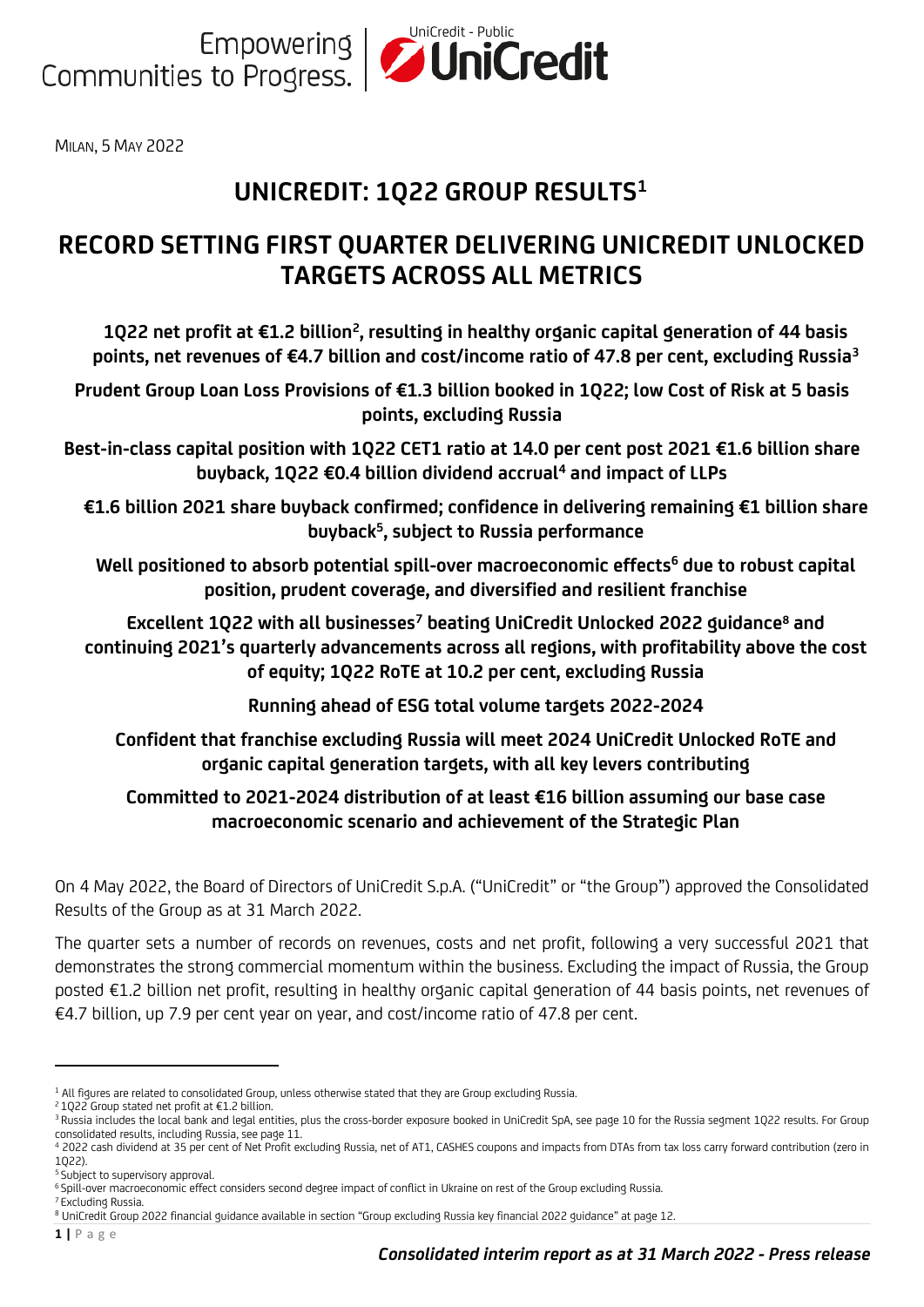

In the first quarter the Group prudently booked €1.3 billion Loan Loss Provisions (LLPs) almost entirely against Russia. UniCredit is positioned to incorporate possible spill-over macroeconomic effects<sup>6</sup> due to strong capitalisation and asset quality, including sizeable overlay LLPs. Our Cost of Risk, excluding Russia, is confirmed at 30 to 35 basis points for this year and for the 2022-2024 Strategic Plan period. For the first quarter it was almost zero, at 5 basis points, without releasing overlays.

At the April 8<sup>th</sup> AGM, shareholders approved a total 2021 distribution of €3.75 billion, which includes the already paid €1.2 billion cash dividend plus €2.6 billion in the form of share buybacks. The 2021 first planned share buyback tranche of €1.6 billion has received supervisory approval and is intended to commence as soon as possible, while the remaining €1 billion share buyback<sup>5</sup> is subject to Russia performance. The cash dividend and initial share buyback tranche represent a compelling yield of 20 per cent.

The Group's 1Q22 CET1 ratio stood at 14.0 per cent, above the 2022-2024 12.5-13.0 per cent target range, absorbing, already in 1Q22, 92 basis points of capital impact from Russia<sup>9</sup> (of which 50 basis points of participation capital impact and 40 basis points as a result of applying conservative coverage of around 30 per cent on the net cross-border exposure) and the €1.6 billion share buyback. Considering the very strong capital position of UniCredit and the high levels of existing provisions, management remains confident in its ability to execute the full 2021 shareholder distribution of €3.75 billion.

UniCredit confirms its financial guidance for 2022<sup>8</sup>, adjusted for the impact of Russia. This is based on the UniCredit macroeconomic base case scenario of UniCredit footprint GDP growth of around 2.6 per cent in 2022 and 3.1 per cent in 2023, with inflation assumed at 5.9 per cent in 2022 and 2.4 per cent in 2023<sup>10</sup>. .

The UniCredit Unlocked 2024 financial ambitions of average organic capital generation of 150 basis points, incremental net revenue of c. €1.1 billion and a RoTE of c. 10 per cent are confirmed with positive results already being delivered by combining the three levers of net revenues, costs and capital efficiency. The Bank continues its focus on the execution of the 2022-2024 Strategic Plan to fully unlock the value of UniCredit and is committed to deliver attractive and sustainable returns, with the ambition to return at least €16 billion to shareholders by 2024.

The Group is trending well ahead on UniCredit Unlocked targets for environmental lending, ESG Investment Products and Social Lending, and are on track to deliver origination of Sustainable Bonds over the plan.

Key recent events include the following:

- Yapi Kredi disposal concluded, with residual capital impacts to be booked in 2Q22;
- €1.2 billion 2021 dividend paid on 21 April 2022;
- 2021 first share buyback tranche of €1.6 billion approved<sup>11</sup> and expected to commence as soon as possible;
- UniCredit SpA's 'BBB/Positive' issuer rating affirmed by S&P.

<sup>9</sup> For further information refer to the 1Q22 Market Presentation.

<sup>&</sup>lt;sup>10</sup> GDP and inflation growth of Group footprint are calculated based on a weighted GDP and inflation average of the respective countries (excluding Russia). <sup>11</sup> Shareholder and supervisory approval.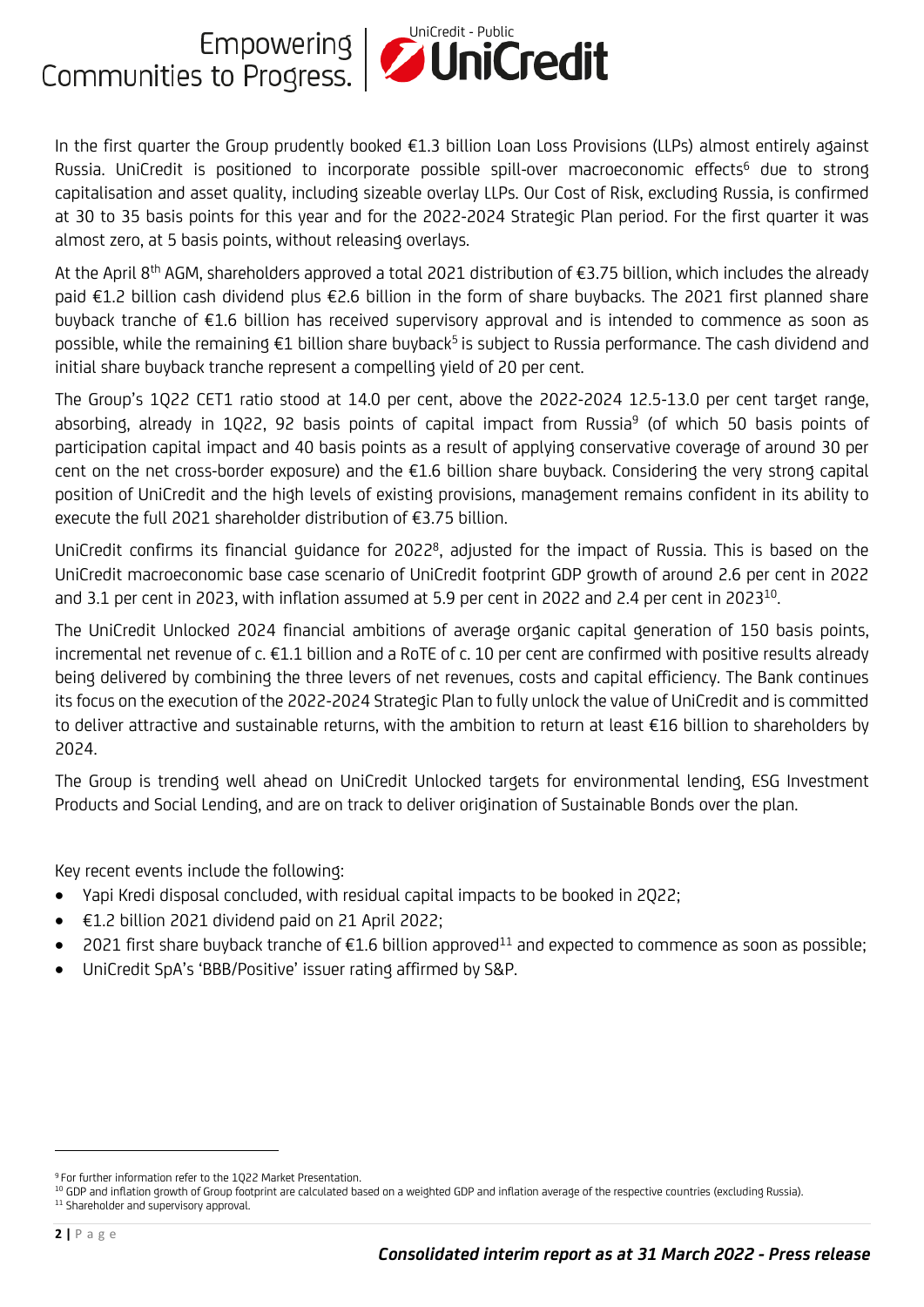

#### **Andrea Orcel, Chief Executive Officer of UniCredit S.p.A. :**

*"UniCredit delivered another excellent quarter of high quality financial results across all our businesses, setting records across a number of key metrics, demonstrating the inherent value and commercial dynamism of our franchise and people. Healthy organic capital generation means we have maintained a very strong CET1 ratio of 14.0 per cent, which includes €1.6 billion for the 2021 share buyback, dividend accrual and the negative impact of our exposure to Russia.* 

*The first months of 2022 have been marked by extreme geopolitical and macroeconomic uncertainty. Whilst challenges undoubtedly lie ahead for the global economy due to the war in Ukraine and its broader impact, UniCredit is entering this period with a resilient and profitable model, and prudent capital and existing provisions. This gives us confidence in our ability to execute on our 2022-24 Strategic Plan, and to continue supporting our communities, clients and the financial system during this turbulent period."* 

### **1Q22 KEY FIGURES GROUP EXCLUDING RUSSIA**

- **Total Revenues:** €4.8 bn, up 12.0 per cent Q/Q and up 5.5 per cent Y/Y
- **Net Revenues:** €4.7 bn, up 35.0 per cent Q/Q and up 7.9 per cent Y/Y
- **Net Interest Income (NII)**: €2.2 bn, down 4 per cent Q/Q and up 5.5 per cent Y/Y
- **Fees:** €1.8 bn, up 9 per cent Q/Q and up 8 per cent Y/Y
- **Trading income**: €701 m, strongly increased Q/Q and up 15.4 per cent Y/Y
- **Operating costs:** €2.3 bn, down 5 per cent Q/Q and down 3 per cent Y/Y
- **Cost/Income ratio:** 47.8 per cent, down 8 p.p. Q/Q and down 4 p.p. Y/Y
- **Net profit**: €1.2 bn, up 91.1 per cent Q/Q and up 48.0 per cent Y/Y
- **Stated net profit:** €1.2 bn, strongly increased Q/Q and up 37.8 per cent Y/Y
- **RoTE**: 10.2 per cent, up 5 p.p. Q/Q and up 3 p.p. Y/Y
- **EPS:** €0.53, up 94 per cent Q/Q and up 51 per cent Y/Y
- **Group CET1 ratio:** CET1 ratio at 14.0 per cent, down 1 p.p. Q/Q and down 2 p.p. Y/Y
- **Risk Weighted Assets (RWAs):** €308.9 bn, down 0.5 per cent Q/Q and up 1.8 per cent Y/Y
- **LLPs**: -€0.1 bn, down 93.2 per cent Q/Q and down 64.6 per cent Y/Y
- **Cost of Risk (CoR):** 5 bps, down 67 bps Q/Q and down 9 bps Y/Y
- **Group gross NPE ratio:** 3.5 per cent, flat Q/Q and down 1 p.p. Y/Y

#### **KEY HIGHLIGHTS GROUP EXCLUDING RUSSIA**

A record setting quarter, beating targets across all metrics, with €1.2 bn of **net profit<sup>2</sup>** , resulting in healthy organic capital generation of 44 bps.

**Net revenue** reaching €4.7 bn, up 7.9 per cent Y/Y, reflecting the LLPs close to zero in this quarter and strong capital-light, high risk adjusted return growth across the regions.

**Total Revenues** stood at €4.8 bn, up 12 per cent Q/Q and up 5.5 per cent Y/Y, driven by higher fees and net interest income.

**NII** was at €2.2 bn up 2 per cent Q/Q when adjusting for one-off items and days effect. **Fees** were €1.8 bn, up 9 per cent Q/Q and up 8 per cent Y/Y, delivering another excellent performance and further demonstrating our commercial momentum.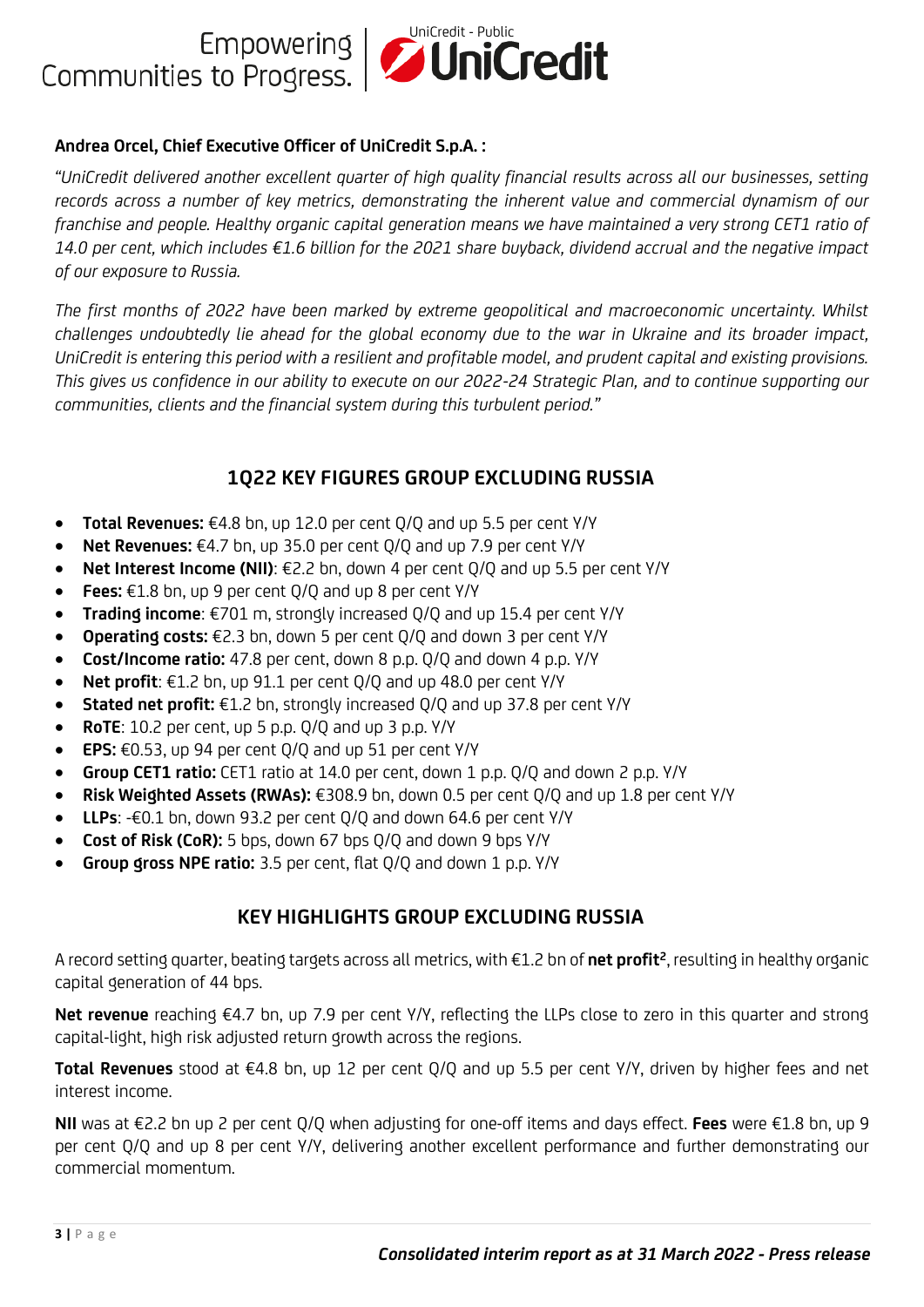

**Costs** at €2.3 bn down 5 per cent Q/Q and down 3 per cent Y/Y. The Group's cost discipline and continued focus on cost efficiency resulted in a Cost/Income ratio of 47.8 per cent in 1Q22, down 8.4 p.p Q/Q and down 4 p.p. Y/Y.

UniCredit's **asset quality<sup>12</sup>** remains sound, with Group gross NPE ratio at 3.5 per cent and Net NPE ratio at 1.6 per cent. **CoR** is close to zero, at 5 bps, reflecting our historically prudent approach on classification and provisioning.

In the first quarter the Group prudently booked €1.3 bn **Loan Loss Provisions (LLPs)** almost entirely against Russia.

The **Group CET1 ratio** is a strong 14.0 per cent and factors in the deduction of the 2021 €1.6 bn share buyback and  $\epsilon$ 0.4 bn dividend accrual<sup>4</sup> .

**Group Tangible equity** was €52.3 bn, down 1.0 per cent Q/Q and up 1.1 per cent Y/Y, while Group tangible book value per share was €23.9, up 0.3 per cent Q/Q and up 3.9 per cent Y/Y. The RoAC of all regions in the 1Q22 is double-digit despite booking the majority of systemic charges, €0.7 billion, as always, in the first quarter.

The initial tranche of UniCredit's 2021 share buyback of €1.6 bn will commence as soon as possibile and management is confident in its ability to execute the remaining €1 bn, subject to Russia performance and supervisory approval, keeping the full 2021 distribution of €3.75 bn intact. This assumes the UniCredit baseline macroeconomic scenario of a UniCredit footprint GDP growth of around 2.6 per cent in 2022 and 3.1 per cent in 2023, with inflation assumed at 5.9 per cent in 2022 and 2.4 per cent in 2023 $^{10}$ . .

In terms of our 2022 shareholder distribution, if our baseline macroeconomic scenario remains valid by the end of the first quarter 2023 and we have achieved our 2022 UniCredit Unlocked financial ambitions, which we are confident that we will, we will seek authorisation at next year's AGM for the same distribution as for 2021 of €3.75 bn.

Investor Relations: Tel. +39-02-886-21028 e-mail: [: investorrelations@unicredit.eu](mailto:investorrelations@unicredit.eu) Media Relations: Tel. +39-02-886-23569 e-mail[: mediarelations@unicredit.eu](mailto:mediarelations@unicredit.eu)

#### **UNICREDIT 1Q22 GROUP RESULTS – DETAILS OF CONFERENCE CALL**

MILAN, 5 May 2022 – 10.00 CET

**ITALY: +39 02 802 09 11 UK: +44 1212 818004 USA: +1 718 7058796**

THE **CONFERENCE CALL** WILL ALSO BE **AVAILABLE** VIA **LIVE AUDIO WEBCAST** AT

[https://www.unicreditgroup.eu/en/investors/group-results.html,](https://www.unicreditgroup.eu/en/investors/group-results.html) WHERE THE SLIDES WILL BE DOWNLOADABLE

<sup>&</sup>lt;sup>12</sup> NPEs excludes exposures classified as held for sale.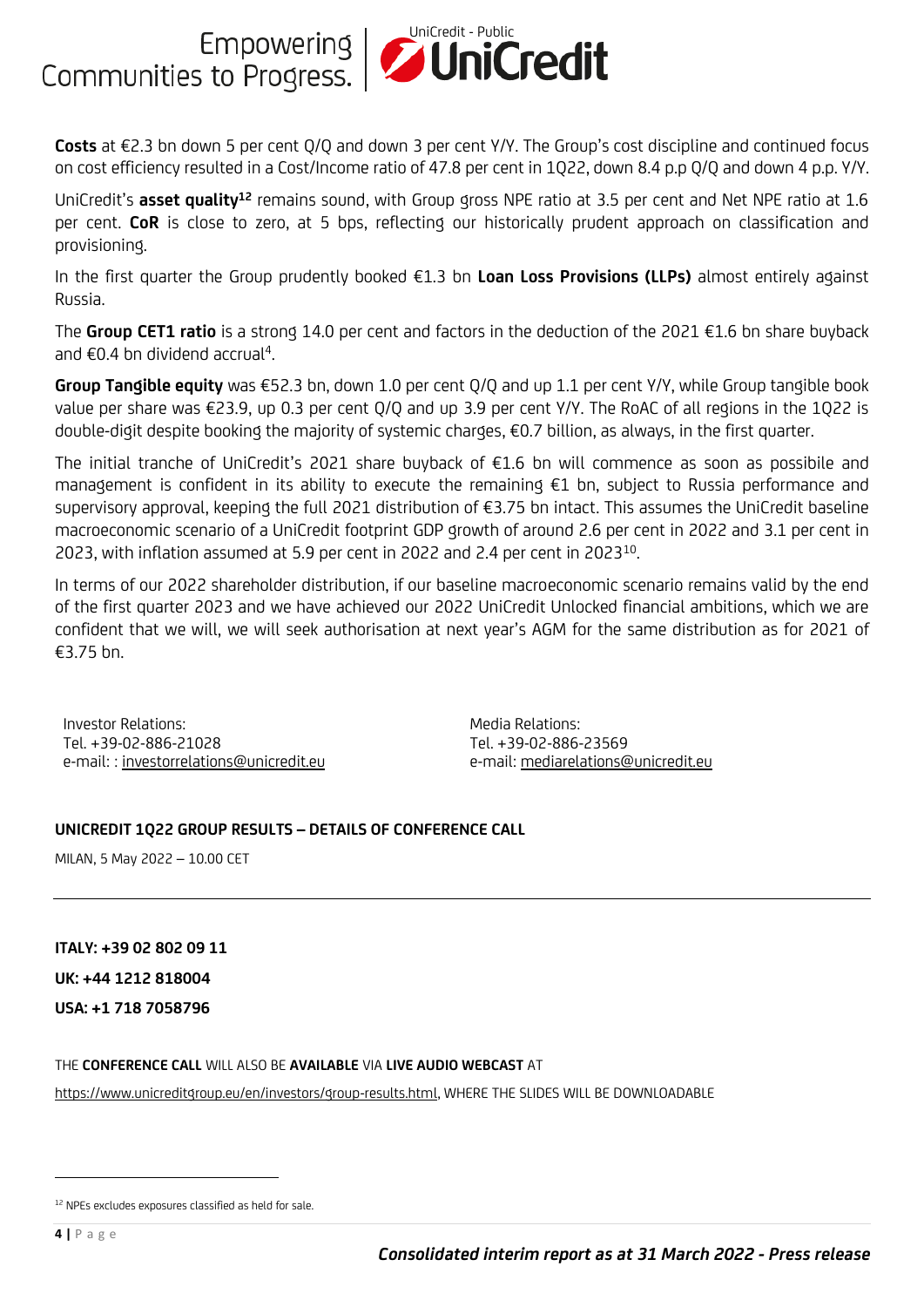### **UNICREDIT GROUP CONSOLIDATED RESULTS EXCLUDING RUSSIA**

| $(\epsilon$ million)               | 1021     | 4021     | 1022     | Q/Q      | Y/Y      |
|------------------------------------|----------|----------|----------|----------|----------|
| Total revenues                     | 4,537    | 4,275    | 4,787    | $+12.0%$ | $+5.5%$  |
| o/w Net interest                   | 2,062    | 2,269    | 2,175    | $-4.2\%$ | $+5.5%$  |
| o/w Fees                           | 1,692    | 1.674    | 1,826    | $+9.0\%$ | $+7.9%$  |
| o/w Trading                        | 608      | 205      | 701      | n.m.     | $+15.4%$ |
| Operating costs                    | $-2,347$ | $-2,401$ | $-2,287$ | $-4.8%$  | $-2.6%$  |
| Gross operating profit             | 2,190    | 1.874    | 2.501    | +33.5%   | $+14.2%$ |
| Loan Loss Provisions               | $-148$   | $-768$   | $-52$    | $-93.2%$ | $-64.6%$ |
| Net operating profit               | 2,042    | 1,106    | 2,448    | n.m.     | +19.9%   |
| Stated net profit/loss             | 844      | $-1,467$ | 1,162    | n.m.     | +37.8%   |
| Net profit                         | 785      | 608      | 1,162    | $+91.1%$ | +48.0%   |
| CET1 ratio                         | 15.9%    | 15.0%    | 14.0%    | -1 p.p.  | -2 p.p.  |
| RoTE                               | 6.9%     | 5.2%     | 10.2%    | 5 p.p.   | 3 p.p.   |
| Customers loans excl. repos and IC | 406.218  | 407.460  | 411.334  | $+1.0%$  | $+1.3%$  |
| <b>Gross NPE</b>                   | 21,840   | 15,853   | 15,499   | -2.2%    | $-29.0%$ |
| Deposits (excl. repos)             | 442,906  | 466,278  | 470,595  | $+0.9%$  | $+6.3%$  |
| Cost/income ratio                  | 51.7%    | 56.2%    | 47.8%    | -8 р.р.  | -4 p.p.  |
| Stated cost of risk (bps)          | 13       | 72       | 5        | $-67$    | -9       |

**Note:** Group excluding Russia net profit excludes the regulatory headwinds impact on CoR (-€217 m in 4Q21), real estate valuation (+€4 m in 1Q21, - €26 m in 4Q21), severance (-€734 m in 4Q21), other integration costs (-€216 m in 4Q21), Yapi Kredi deconsolidation (-€1,644 m in 4Q21), legal entity sale (-€554 m in 4Q21) and DTA write-up (+€1,164 m in 4Q21). Furthermore, it is net by AT1 (-€24 m in 1Q21, -€153 m in 4Q21) and cashes charges (-€30 m in 1Q21). CET1 ratio corresponds to Group CET1 ratio including Russia.

**Total revenues** up 12.0 per cent Q/Q and up 5.5 per cent Y/Y to €4.8 bn in 1Q22, with continued strong fees (+9.0 per cent Q/Q, +7.9 per cent Y/Y) offset by weaker quarterly trends in NII (-4.2 per cent Q/Q, +5.5 per cent Y/Y). **Net revenues** reached €4.7 bn in 1Q22, up 35 per cent Q/Q and up 8 per cent Y/Y.

In 1Q22, **NII** stood at €2.2 bn, down 4.2 per cent Q/Q. Adjusted for a positive non-recurring item in Germany in 4Q21 and days effect, NII was up 2 per cent Q/Q, also supported by recovering demand for credit. Average client loan volumes are up €8 bn Q/Q driven by Austria, Germany and Italy.

**Fees** delivered a very robust performance at €1.8 bn in 1Q22, up 9.0 per cent Q/Q and 7.9 per cent Y/Y demonstrating good commercial momentum. Our fees are well diversified, and all categories contributed positively, led by transactional and financing fees. In particular:

- − **Investment fees** generated another good performance at €0.8 bn, up 10 per cent Q/Q and up 4 per cent Y/Y, thanks to strong recurring AuM management fees up 12 per cent Y/Y, mainly in Italy and Germany and better AuC fees, up 11 per cent Y/Y, mostly related to certificates activity, compensating for lower AuM upfront fees;
- − **Financing fees** stood at €0.5 bn, up 17 per cent Q/Q and up 11 per cent Y/Y, supported by Loan and Guarantee fees in Italy and Germany and Credit Protection Insurance in Italy;
- − **Transactional fees** generated €0.6 bn, up 3 per cent Q/Q and up 11 per cent Y/Y, thanks to current account, card and payment fees responding to the pick-up in economic activity.

**Trading income** was strong at €701 m in 1Q22, of which €388 m client driven, thanks to good results in Fixed Income, Currencies & Commodities in both in Italy and Germany, with positive XVA and good Treasury results contributing to a Q/Q increase.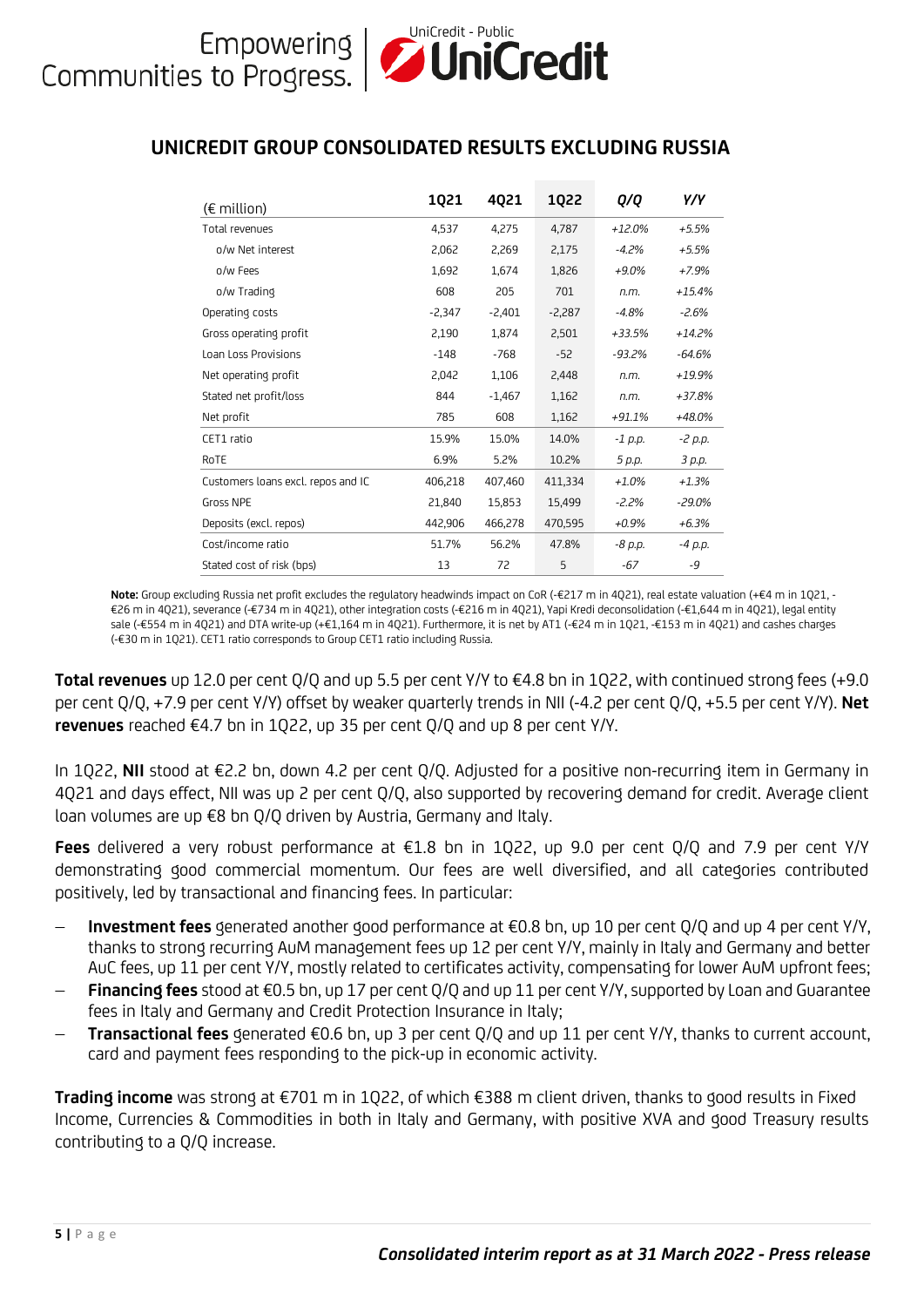**Operating costs** base reduced, despite inflationary pressure, down 4.8 per cent Q/Q and down 2.6 per cent Y/Y, at €2.3 bn in 1Q22, resulting in a cost/income ratio of 47.8 per cent, down 8 p.p. Q/Q and down 4 p.p. Y/Y. In particular:

- − **HR costs** were €1.4 bn in 1Q22, down 4.2 per cent Q/Q and down 0.9 per cent Y/Y, benefiting from lower FTEs in Italy and Germany;
- − **Non HR costs** were €0.9 bn in 1Q22, down 5.7 per cent Q/Q, thanks to lower consulting and advertisement, and down 5.3 per cent Y/Y.

1Q22 stated **CoR** was close to zero, at 5 bps, down 67 bps Q/Q and down 9 bps Y/Y. The €1.3 bn Group **LLPs** booked in the quarter were almost all related to Russia, and include an updated IFRS9 macroeconomic scenario for Russia. With reference to geographies different from Russia the updated IFRS9 macroeconomic scenario will be executed in the second quarter 2022, as per ordinary process. Our Cost of Risk is confirmed at 30 to 35 bps for this year and for the 2022-2024 Strategic Plan period.

In 1Q22, the Group excluding Russia posted a **stated tax rate** of 31.8 per cent. If normalised by the taxes from not recognised tax shield in Italy, stated tax rate would stand at 27.1 per cent below 30 per cent, guidance excluding DTA write up. 1Q22 Group tax rate of 57.4 per cent was negatively affected by losses on Russia considered as permanently not deductible for local tax purposes.

**Net profit** stood at €1.2 bn in 1Q22, up 91.1 per cent Q/Q and up 48 per cent Y/Y. Stated net profit stood at €1.2 bn in 1Q22 strongly increased Q/Q and up 37.8 per cent Y/Y.

### **BALANCE SHEET EXCLUDING RUSSIA**

**Average gross commercial performing loans** were at €396.1 bn<sup>13</sup> as of 31 Mar 22 (+2.1 per cent Q/Q, +4.7 per cent Y/Y). The main contributors were Italy (€166.8 bn), Germany (€111.5 bn) and Central Europe (€88.5 bn).

Gross customer performing loan rates were at 1.85 per cent<sup>13</sup> in 1Q22 flat Q/Q and down 8 bps Y/Y.

**Average commercial deposits** increased to €460.8 bn<sup>13</sup> as of 31 Mar 22 (+1.7 per cent Q/Q, +5.7 per cent Y/Y). The main contributors were Italy (€194.8 bn), Germany (€134.6 bn) and Central Europe (€92.0 bn).

Customer deposits rates stood at 0.02 per cent<sup>13</sup> in 1Q22 flat Q/Q and Y/Y.

**Total Financial Assets (TFAs)** reached €738.3 bn in 1Q22, down 2.6 per cent Q/Q and up 3.9 per cent Y/Y

- − **AuM**: €214 bn in 1Q22, down 3 per cent Q/Q and up 3 per cent Y/Y;
- − **AuC**: €153 bn in 1Q22, down 7 per cent Q/Q and up 7 per cent Y/Y;
- − **Deposits**: €371 bn, down 1 per cent Q/Q and up 3 per cent Y/Y.

### **ASSET QUALITY EXCLUDING RUSSIA<sup>12</sup>**

**Gross NPEs** were €15.5 bn in 1Q22 (-2.2 per cent Q/Q and -29.0 per cent Y/Y) leading to a **gross NPE ratio** of 3.5 per cent (flat Q/Q, -1 p.p. Y/Y), while **Net NPEs** were €7.1 bn in 1Q22 (-4.4 per cent Q/Q and -23.5 per cent Y/Y),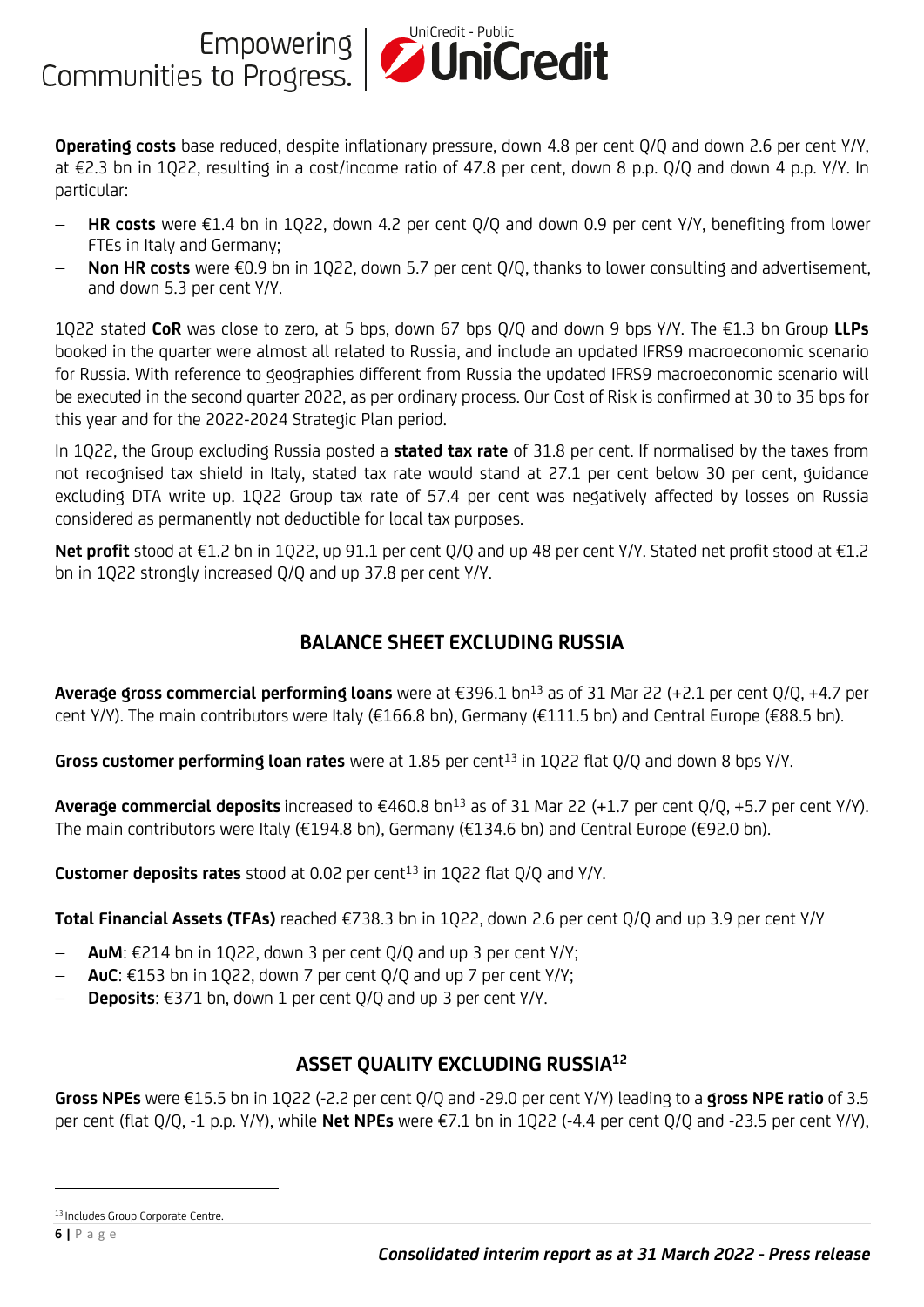Empowering **UniCredit - Public**<br>Communities to Progress.

with a **net NPE ratio** of 1.6 per cent (flat Q/Q, flat Y/Y). The **NPE coverage ratio** was 54.3 per cent (+1 p.p. Q/Q and -3 p.p. Y/Y).

**Gross bad loans** amounted to €4.4 bn in 1Q22 (+1.9 per cent Q/Q, -39.6 per cent Y/Y) with a coverage ratio of 76.6 per cent (+2 p.p. Q/Q, -1 p.p. Y/Y). **Gross unlikely to pay** stood at €10.3 bn (-3.3 per cent Q/Q, -22.9 per cent Y/Y), with a coverage ratio of 46.1 per cent (flat Q/Q, -2 p.p. Y/Y).

#### **CAPITAL & FUNDING**

The Group's 1Q22 **CET1 ratio** stood at 14.0 per cent, above the 2022-2024 12.5-13.0 per cent target range, absorbing, already in 1Q22, 92 bps of capital impact from Russia<sup>9</sup> (of which 50 bps of participation capital impact and 40 bps as a result of applying conservative coverage of around 30 per cent on the net cross-border exposure), and the €1.6 bn share buyback.

The CET1 ratio of 14.0 per cent was mainly driven by -55 bps from 2021 share buyback, +44 bps from organic capital generation, -13 bps from distribution, -6 bps from regulatory headwinds, +18 bps from other items<sup>14</sup> and -92 bps from 1Q22 Russia impact. Leverage ratio transitional stood at 5.19 per cent in 1Q22, down 0.5 per cent Q/Q.

At the April 8<sup>th</sup> AGM, shareholders approved a total 2021 distribution of €3.75 bn, which include the already paid €1.2 bn cash dividend plus €2.6 bn in the form of share buybacks. The 2021 first share buyback tranche of €1.6 bn has received supervisory approval and is intended to commence as soon as possible, while the remaining  $E1$ bn share buyback is subject to Russia performance and supervisory approval.

**RWAs** stood at €329.9 bn in 1Q22, up 2.5 per cent Q/Q, driven by impact of Russia, due to the increase in credit risk (+€3.1 bn) and in market risk (+€4.9 bn) and to the decrease in operational risk (-€0.1 bn), and up 4.8 per cent Y/Y, with Russia leading the change (+€9.6 bn).

**RWAs, excluding Russia**, totalled €308.9 bn in 1Q22, down 0.5 per cent Q/Q, due to the decrease in credit risk (- €5.9 bn), operational risk (-€0.1 bn) and to the increase in market risk (+€4.4 bn), and up 1.8 per cent Y/Y, with Central Europe leading the change (+€6.6 bn, of which €5.4 bn regulatory headwinds).

The 2022 Funding Plan focuses mostly on MREL instruments, while bank capital needs remain quite limited. UniCredit TLAC fully loaded ratio stood at 24.78 per cent with a **substantial buffer above requirements** of 21.55 per cent $15$ . .

<sup>&</sup>lt;sup>14</sup> Including capital reserves and other capital deductions impacts.

<sup>15</sup> 1Q22 TLAC fully loaded requirement 21.55 per cent (assuming combined capital buffer as of 1Q22) with 3.50 per cent senior exemption.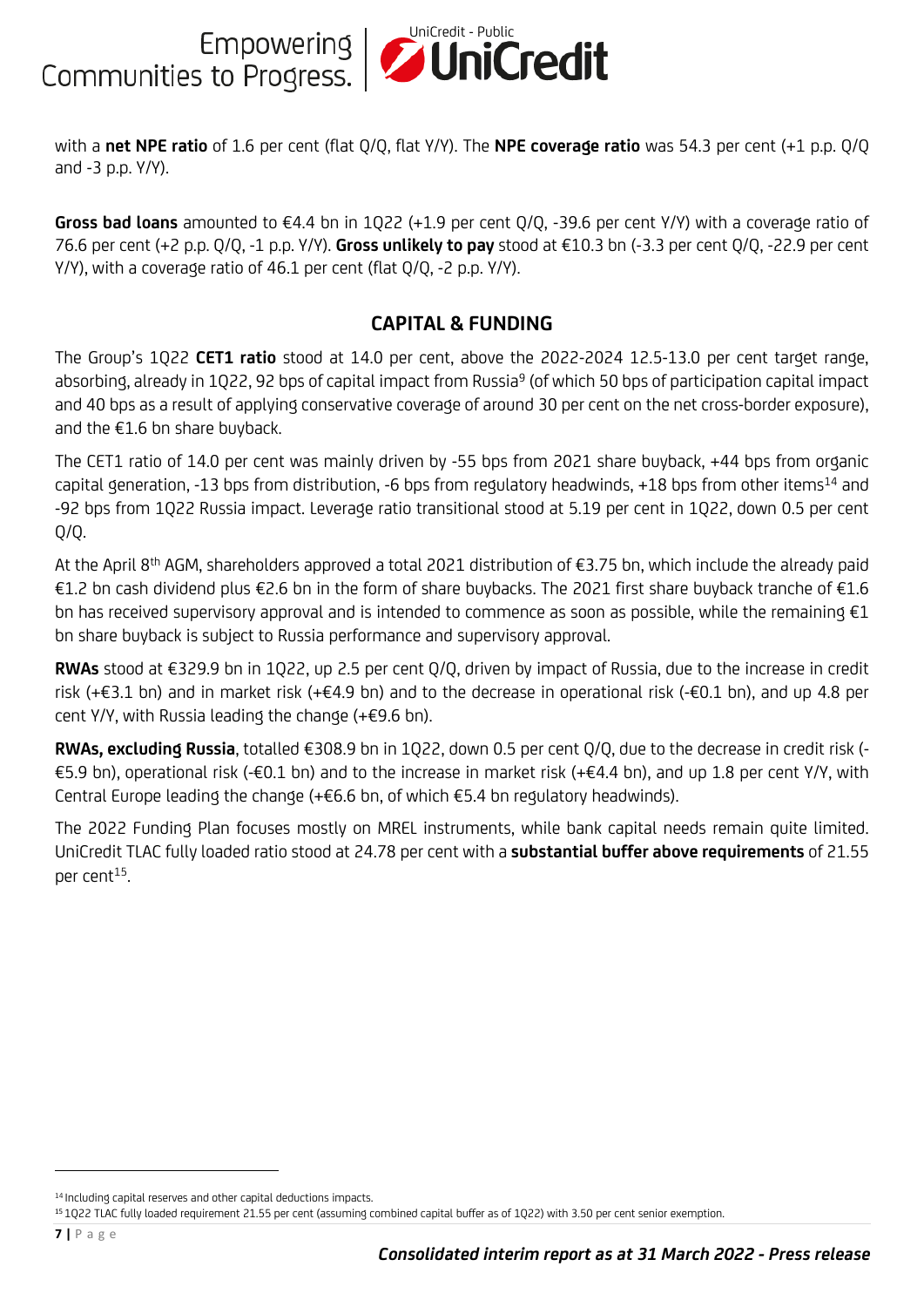

#### **DIVISIONAL HIGHLIGHTS<sup>16</sup>**

**ITALY**

| $(\epsilon$ million)      | 1021   | 4021   | 1022   | Q/Q         | Y/Y         |
|---------------------------|--------|--------|--------|-------------|-------------|
| Total revenues            | 2,229  | 2,030  | 2,246  | $+10.7%$    | $+0.7%$     |
| o/w Net interest          | 941    | 913    | 872    | $-4.4%$     | $-7.3%$     |
| o/w Fees                  | 1,062  | 1,046  | 1,129  | $+7.9%$     | $+6.3%$     |
| Operating costs           | -998   | $-985$ | $-992$ | $+0.7%$     | $-0.6%$     |
| Gross operating profit    | 1,231  | 1,045  | 1,254  | $+20.0%$    | $+1.9%$     |
| Loan Loss Provisions      | $-152$ | $-360$ | 10     | n.m.        | n.m.        |
| Net operating profit      | 1,079  | 685    | 1,264  | $+84.5%$    | $+17.1%$    |
| Stated net profit/loss    | 728    | 869    | 593    | $-31.8%$    | $-18.6%$    |
| Net profit                | 704    | 326    | 593    | $+82.0%$    | $-15.8%$    |
| RoAC                      | 15.8%  | 7.3%   | 13.5%  | $+6.2 p.p.$ | $-2.3 p.p.$ |
| Cost/income ratio         | 44.8%  | 48.5%  | 44.2%  | $-4 p.p.$   | $-1$ p.p.   |
| Stated cost of risk (bps) | 31     | 79     | -2     | -81         | $-33$       |

| $(\epsilon$ million)      | 1021  | 4021   | 1Q22   | Q/Q         | Y/Y         |
|---------------------------|-------|--------|--------|-------------|-------------|
| Total revenues            | 1,197 | 1,129  | 1,364  | +20.8%      | $+13.9%$    |
| o/w Net interest          | 574   | 717    | 642    | $-10.5%$    | $+12.0%$    |
| o/w Fees                  | 302   | 272    | 351    | $+29.0%$    | $+16.2%$    |
| Operating costs           | -699  | -665   | $-647$ | -2.8%       | $-7.4%$     |
| Gross operating profit    | 498   | 464    | 717    | $+54.6%$    | +43.9%      |
| Loan Loss Provisions      | 46    | -93    | $-64$  | -31.6%      | n.m.        |
| Net operating profit      | 545   | 370    | 653    | $+76.3%$    | +19.9%      |
| Stated net profit/loss    | 165   | $-282$ | 278    | n.m.        | +68.8%      |
| Net profit                | 151   | 245    | 278    | $+13.3%$    | +84.2%      |
| RoAC                      | 5.8%  | 9.2%   | 10.4%  | $+1.1$ p.p. | $+4.5$ p.p. |
| Cost/income ratio         | 58.4% | 58.9%  | 47.4%  | $-12$ p.p.  | $-11$ p.p.  |
| Stated cost of risk (bps) | $-15$ | 30     | 20     | -10         | $+35$       |

#### **GERMANY**

<sup>&</sup>lt;sup>16</sup> Please consider that (i) all divisional figures in "Divisional Highlights" represent the contribution of each division to Group data; (ii) Return on Allocated Capital (RoAC) related to each division and shown in this section is calculated as: annualised net profit / allocated capital. Allocated capital calculated as 13 per cent of RWA plus deductions. Non core division not reported.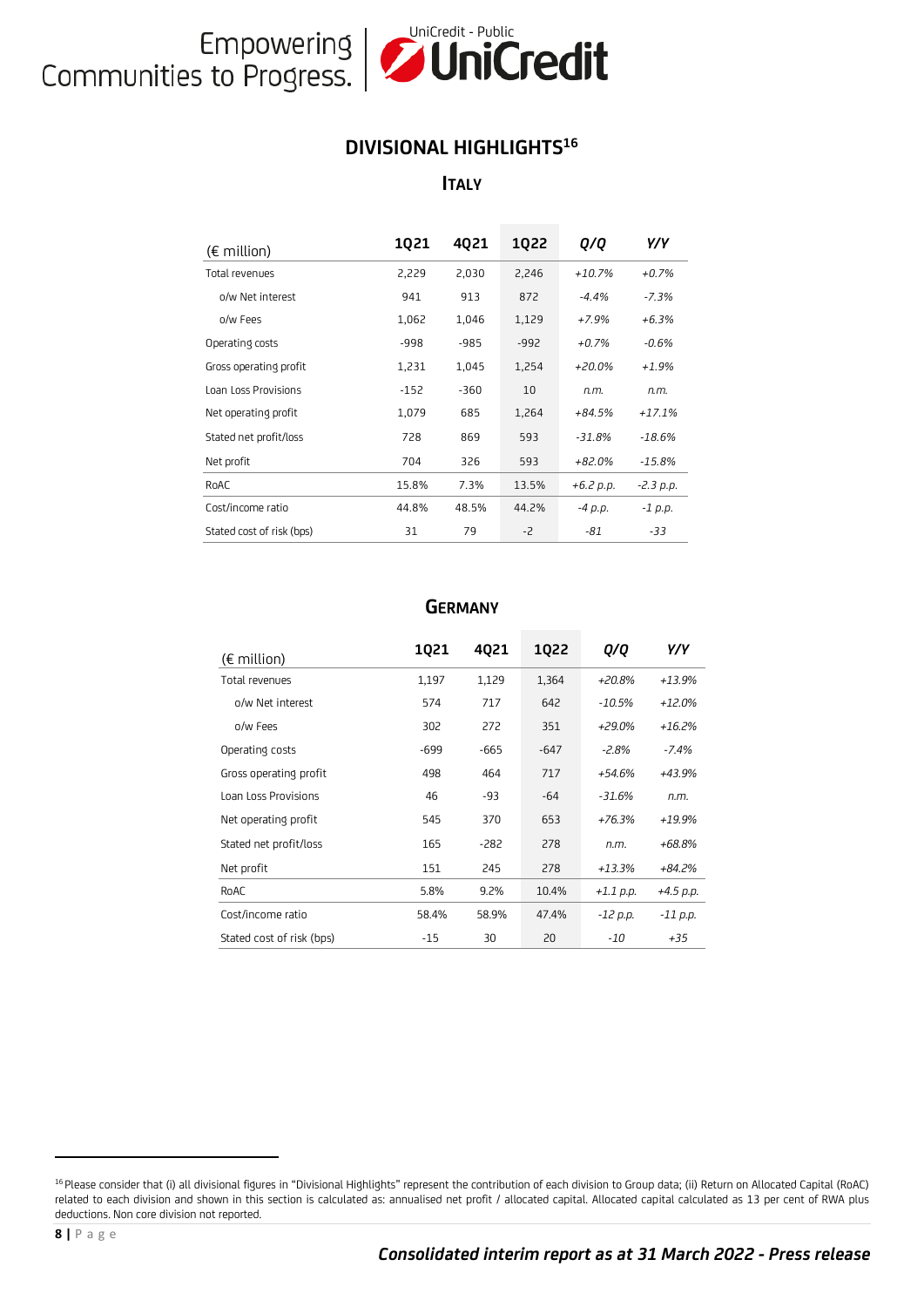# Empowering **Unicredit - Public**<br>Communities to Progress.

#### **CENTRAL EUROPE**

| $(\epsilon$ million)      | 1021  | 4021   | 1022  | Q/Q         | Y/Y         |
|---------------------------|-------|--------|-------|-------------|-------------|
| Total revenues            | 740   | 763    | 783   | $+1.8%$     | $+4.3%$     |
| o/w Net interest          | 379   | 438    | 449   | $+1.4%$     | $+16.5%$    |
| o/w Fees                  | 226   | 250    | 245   | $-2.6%$     | $+7.2%$     |
| Operating costs           | -393  | $-429$ | -399  | $-7.4%$     | $+0.4%$     |
| Gross operating profit    | 347   | 334    | 385   | $+13.7%$    | $+8.7%$     |
| Loan Loss Provisions      | $-13$ | $-170$ | 40    | n.m.        | n.m.        |
| Net operating profit      | 334   | 164    | 424   | n.m.        | $+25.0%$    |
| Stated net profit/loss    | 160   | $-174$ | 204   | n.m.        | $+24.8%$    |
| Net profit                | 150   | 210    | 204   | $-4.5%$     | +33.3%      |
| RoAC                      | 8.1%  | 10.5%  | 10.0% | $-0.6$ p.p. | $+1.8$ p.p. |
| Cost/income ratio         | 53.1% | 56.2%  | 50.9% | -5 p.p.     | -2 p.p.     |
| Stated cost of risk (bps) | 6     | 76     | $-17$ | -93         | -24         |

**Note:** Stated numbers at current FX. Variations Q/Q and Y/Y are at constant FX.

| $(\epsilon$ million)      | 1021   | 4021   | 1022           | Q/Q         | Y/Y         |
|---------------------------|--------|--------|----------------|-------------|-------------|
| Total revenues            | 449    | 454    | 449            | $-1.0%$     | $+0.3%$     |
| o/w Net interest          | 274    | 299    | 284            | $-4.9%$     | $+4.0%$     |
| o/w Fees                  | 104    | 108    | 116            | $+7.1%$     | $+11.8%$    |
| Operating costs           | $-188$ | $-199$ | $-194$         | $-2.2%$     | $+3.3%$     |
| Gross operating profit    | 261    | 255    | 255            | $-0.2\%$    | $-1.9%$     |
| Loan Loss Provisions      | -62    | $-122$ | $\overline{c}$ | n.m.        | n.m.        |
| Net operating profit      | 199    | 133    | 257            | $+92.4%$    | $+29.5%$    |
| Stated net profit/loss    | 120    | 96     | 181            | $+89.3%$    | $+51.2%$    |
| Net profit                | 113    | 130    | 181            | +39.5%      | +60.8%      |
| RoAC                      | 12.4%  | 15.2%  | 20.9%          | $+5.7$ p.p. | $+8.6$ p.p. |
| Cost/income ratio         | 42.0%  | 43.8%  | 43.3%          | $-0$ p.p.   | 1 p.p.      |
| Stated cost of risk (bps) | 89     | 169    | -2             | $-172$      | -92         |

#### **EASTERN EUROPE**

**Note:** Stated numbers at current FX. Variations Q/Q and Y/Y are at constant FX.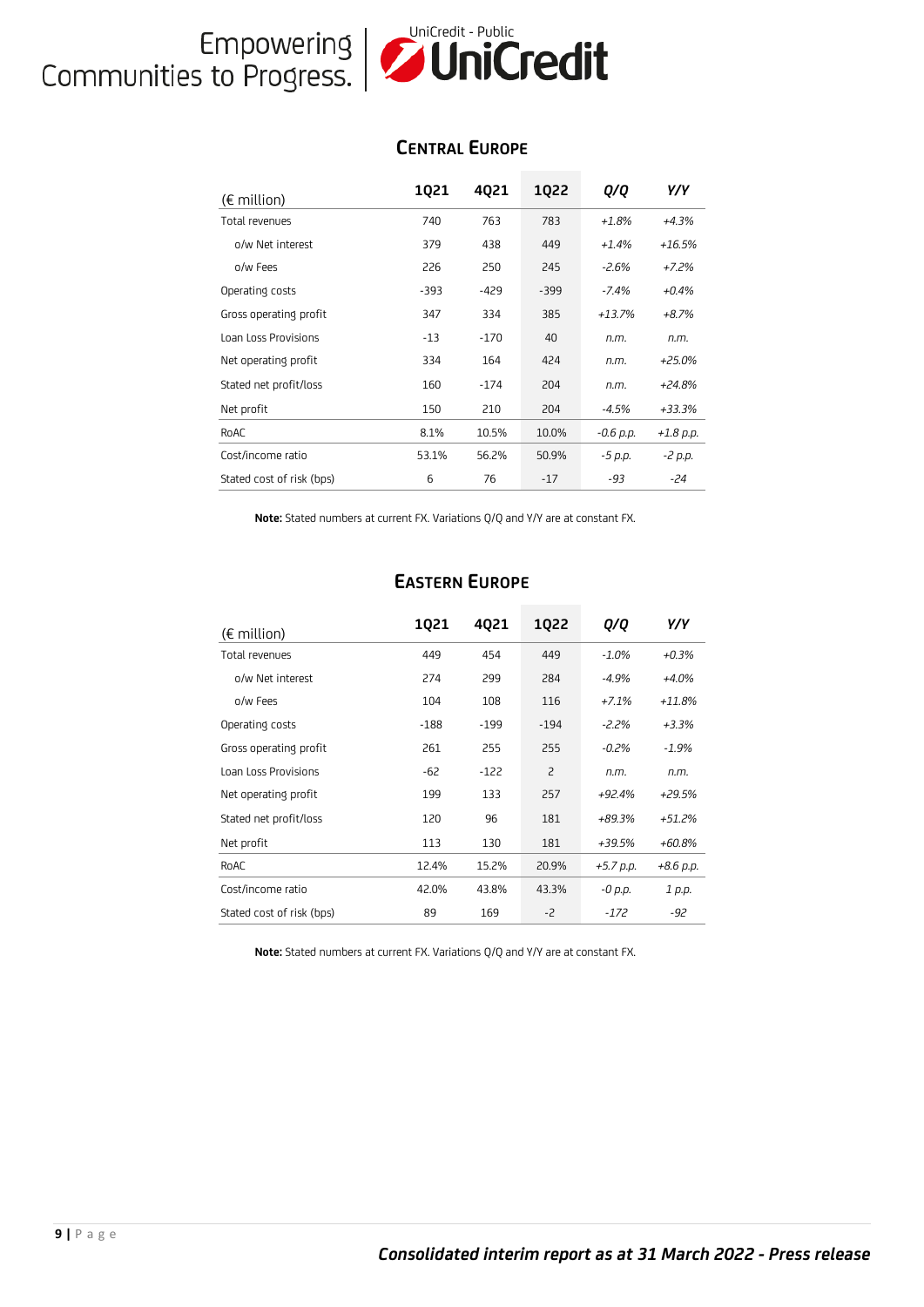# Empowering **Unicredit - Public**<br>Communities to Progress.

### **GROUP CORPORATE CENTRE (GCC)**

| $(\epsilon$ million)        | 1021   | 4021           | 1022   | Q/Q      | Y/Y      |
|-----------------------------|--------|----------------|--------|----------|----------|
| Total revenues              | $-61$  | $-82$          | $-55$  | $-33.0%$ | $-9.7%$  |
| Operating costs             | $-48$  | $-109$         | $-55$  | $-49.5%$ | $+15.4%$ |
| Gross operating profit      | $-108$ | $-191$         | $-110$ | $-42.4%$ | $+1.4%$  |
| <b>Loan Loss Provisions</b> | 5      | $\overline{c}$ | $-39$  | n.m.     | n.m.     |
| Stated net loss             | $-308$ | $-1.939$       | $-93$  | $-95.2%$ | $-69.7%$ |
| Net profit                  | $-309$ | $-267$         | $-93$  | $-65.0%$ | $-69.8%$ |
| <b>FTE</b>                  | 10,117 | 9.939          | 9.844  | $-1.0%$  | $-2.7%$  |
| Costs GCC/total costs       | 2.0%   | 4.4%           | 2.3%   | -2 p.p.  | 0 p.p.   |

### **RUSSIA<sup>3</sup>**

| $(\epsilon$ million)      | 1Q21  | 4021  | <b>1Q22</b> | Q/Q       | Y/Y      |
|---------------------------|-------|-------|-------------|-----------|----------|
| Total revenues            | 138   | 150   | 230         | $+78.6%$  | $+82.8%$ |
| o/w Net interest          | 108   | 127   | 126         | $+15.4%$  | +28.2%   |
| o/w Fees                  | 16    | 23    | 17          | $-14.8\%$ | $+15.5%$ |
| Operating costs           | $-56$ | $-61$ | $-55$       | $+7.7%$   | $+9.2%$  |
| Gross operating profit    | 83    | 90    | 175         | n.m.      | n.m.     |
| Loan Loss Provisions      | $-19$ | -42   | $-1,231$    | n.m.      | n.m.     |
| Net operating profit      | 63    | 48    | $-1,056$    | n.m.      | n.m.     |
| Stated net profit/loss    | 44    | 27    | $-915$      | n.m.      | n.m.     |
| Net profit                | 44    | 48    | $-915$      | n.m.      | n.m.     |
| RoAC                      | 10.7% | 8.0%  | n.m.        | n.m.      | n.m.     |
| Cost/income ratio         | 40.2% | 40.4% | 23.8%       | -16 p.p.  | -16 p.p. |
| Stated cost of risk (bps) | 72    | 142   | n.m.        | n.m.      | n.m.     |

**Note:** Stated numbers at current FX. Variations Q/Q and Y/Y are at constant FX.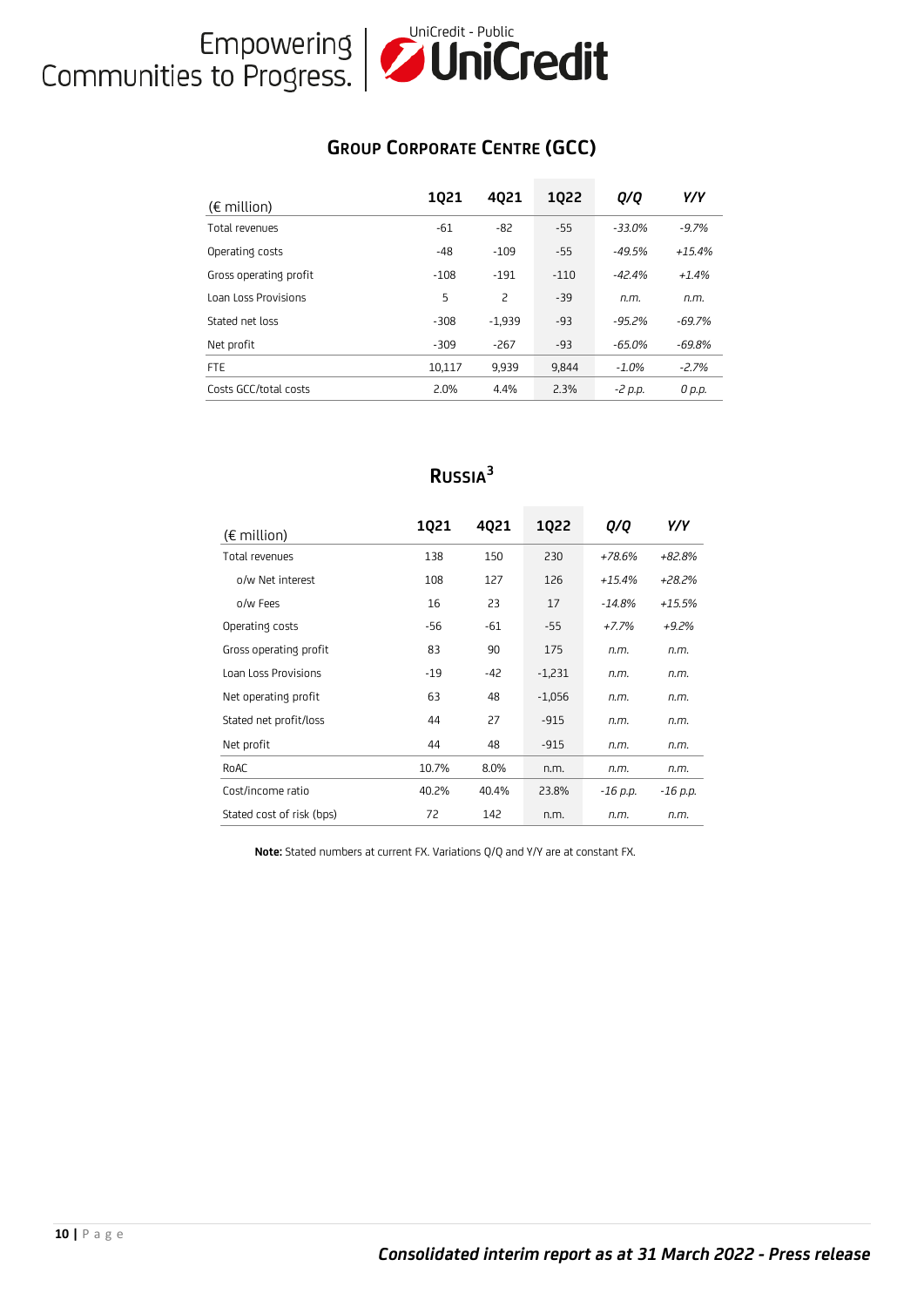#### **UNICREDIT GROUP CONSOLIDATED RESULTS**

|           | (€ million)                                                                                    | 1Q21                    | 4Q21     | <b>1Q22</b> | Q/Q      | Y/Y      |
|-----------|------------------------------------------------------------------------------------------------|-------------------------|----------|-------------|----------|----------|
|           | Total revenues                                                                                 | 4,675                   | 4,425    | 5,017       | +13.4%   | $+7.3%$  |
|           | o/w Net interest                                                                               | 2,170                   | 2,396    | 2,301       | $-4.0%$  | $+6.0\%$ |
|           | o/w Fees                                                                                       | 1,708                   | 1,697    | 1,843       | +8.6%    | $+7.9%$  |
|           | o/w Trading                                                                                    | 619                     | 202      | 785         | n.m.     | +26.9%   |
|           | Operating costs                                                                                | $-2,403$                | -2,462   | $-2,341$    | $-4.9%$  | $-2.6%$  |
|           | Gross operating profit                                                                         | 2,272                   | 1,963    | 2,676       | +36.3%   | +17.7%   |
|           | Loan Loss Provisions                                                                           | $-167$                  | $-810$   | $-1,284$    | +58.5%   | n.m.     |
|           | Net operating profit                                                                           | 2,105                   | 1,153    | 1,392       | +20.7%   | $-33.9%$ |
|           | Stated net profit/loss                                                                         | 887                     | $-1,439$ | 247         | n.m.     | -72.2%   |
|           | Net profit                                                                                     | 829                     | 656      | 247         | -62.4%   | $-70.2%$ |
|           | CET1 ratio                                                                                     | 15.9%                   | 15.0%    | 14.0%       | -1 p.p.  | -2 p.p.  |
|           | RoTE                                                                                           | 7.0%                    | 5.4%     | 2.1%        | -3 р.р.  | -5 р.р.  |
|           | Customers loans excl. repos and IC                                                             | 417,183                 | 419,305  | 422,001     | +0.6%    | $+1.2%$  |
|           | Gross NPE                                                                                      | 22,424                  | 16,268   | 16,785      | +3.2%    | $-25.1%$ |
|           | Deposits (excl. repos)                                                                         | 453,621                 | 476,761  | 483,290     | $+1.4\%$ | $+6.5%$  |
|           | Cost/income ratio                                                                              | 51.4%                   | 55.6%    | 46.7%       | -9 р.р.  | -5 p.p.  |
|           | Stated cost of risk (bps)                                                                      | 15                      | 74       | 116         | +42      | +101     |
| $\bullet$ | Total Revenues: $£5.0$ bn, up 13.4 per cent Q/Q and up 7.3 per cent Y/Y                        | <b>1Q22 KEY FIGURES</b> |          |             |          |          |
| $\bullet$ | Net Revenues: $\epsilon$ 3.7 bn, down 3.3 per cent Q/Q and down 17.2 per cent Y/Y              |                         |          |             |          |          |
| $\bullet$ | <b>Net Interest Income (NII):</b> €2.3 bn, down 4.0 per cent Q/Q and up 6.0 per cent Y/Y       |                         |          |             |          |          |
| $\bullet$ | Fees: $£1.8$ bn, up 8.6 per cent Q/Q and up 7.9 per cent Y/Y                                   |                         |          |             |          |          |
| $\bullet$ | <b>Trading income:</b> $\epsilon$ 785 m, strongly increased Q/Q and up 26.9 per cent Y/Y       |                         |          |             |          |          |
| $\bullet$ | <b>Operating costs:</b> €2.3 bn, down 4.9 per cent $Q/Q$ and down 2.6 per cent Y/Y             |                         |          |             |          |          |
| $\bullet$ | Cost/Income ratio: 46.7 per cent, down 9 p.p. Q/Q and down 5 p.p. Y/Y                          |                         |          |             |          |          |
| $\bullet$ | Net profit: $\epsilon$ 247 m, down 62.4 per cent Q/Q and 70.2 per cent Y/Y                     |                         |          |             |          |          |
| $\bullet$ | Stated net profit: €247 m, strongly increased Q/Q and down 72.2 per cent Y/Y                   |                         |          |             |          |          |
| $\bullet$ | <b>RoTE:</b> 2.1 per cent, down 3 p.p $Q/Q$ and down 5 p.p. $Y/Y$                              |                         |          |             |          |          |
| $\bullet$ | <b>EPS:</b> €0.11, down 62.1 per cent Q/Q and down 70.3 per cent Y/Y                           |                         |          |             |          |          |
| $\bullet$ | CET1 ratio: CET1 ratio at 14.0 per cent, down 1 p.p. Q/Q and down 2 p.p. Y/Y                   |                         |          |             |          |          |
| $\bullet$ | <b>RWAs:</b> €329.9 bn, up 2.5 per cent $Q/Q$ and up 4.8 per cent $Y/Y$                        |                         |          |             |          |          |
| $\bullet$ | <b>LLPs:</b> €1.3 bn, up 58.5 per cent Q/Q and significantly increased Y/Y                     |                         |          |             |          |          |
| $\bullet$ | Cost of Risk (CoR): 116 bps, up 42 bps Q/Q and up 101 bps Y/Y                                  |                         |          |             |          |          |
| $\bullet$ | Average gross commercial performing loans: €407.5 bn up 1.9 per cent Q/Q and up 4.8            |                         |          |             |          |          |
| $\bullet$ | Group average commercial deposits: $\epsilon$ 471.3 bn up 1.6 per cent Q/Q and up 5.5 per cent |                         |          |             |          |          |
| $\bullet$ | Group Gross NPEs: $E16.8$ bn in 1Q22 up 3.2 per cent Q/Q and down 25.1 per cent Y/Y            |                         |          |             |          |          |
| $\bullet$ | Group gross NPE ratio: 3.7 per cent, flat Q/Q and down 1 p.p. Y/Y                              |                         |          |             |          |          |
| $\bullet$ | Group net NPEs: $\epsilon$ 7.9 bn in 1Q22 up 6.1 per cent Q/Q and down 15.2 per cent Y/Y       |                         |          |             |          |          |
| $\bullet$ | Group net NPE ratio: 1.8 per cent, flat Q/Q and Y/Y                                            |                         |          |             |          |          |
|           |                                                                                                |                         |          |             |          |          |

**Note:** Group net profit excludes the regulatory headwinds impact on CoR (-€232 m in 4Q21), real estate valuation (+€4 m in 1Q21, -€26 m in 4Q21), severance (-€735 m in 4Q21), other integration costs (-€221 m in 4Q21), Yapi Kredi deconsolidation (-€1,644 m in 4Q21), legal entity sale (-€554 m in 4Q21) and DTA write-up (+€1,164 m in 4Q21). Furthermore, it is net by AT1 (-€24 m in 1Q21, -€153m in 4Q21) and cashes charges (-€30m in 1Q21).

### **1Q22 KEY FIGURES**

- **Total Revenues:** €5.0 bn, up 13.4 per cent Q/Q and up 7.3 per cent Y/Y
- **Net Revenues:** €3.7 bn, down 3.3 per cent Q/Q and down 17.2 per cent Y/Y
- **Net Interest Income (NII)**: €2.3 bn, down 4.0 per cent Q/Q and up 6.0 per cent Y/Y
- **Fees:**  $\epsilon$ 1.8 bn, up 8.6 per cent  $Q/Q$  and up 7.9 per cent  $Y/Y$
- **Trading income**: €785 m, strongly increased Q/Q and up 26.9 per cent Y/Y
- **Operating costs:** €2.3 bn, down 4.9 per cent Q/Q and down 2.6 per cent Y/Y
- **Cost/Income ratio:** 46.7 per cent, down 9 p.p. Q/Q and down 5 p.p. Y/Y
- **Net profit**: €247 m, down 62.4 per cent Q/Q and 70.2 per cent Y/Y
- **Stated net profit:** €247 m, strongly increased Q/Q and down 72.2 per cent Y/Y
- **RoTE**: 2.1 per cent, down 3 p.p Q/Q and down 5 p.p. Y/Y
- **EPS:** €0.11, down 62.1 per cent Q/Q and down 70.3 per cent Y/Y
- **CET1 ratio:** CET1 ratio at 14.0 per cent, down 1 p.p. Q/Q and down 2 p.p. Y/Y
- **RWAs:** €329.9 bn, up 2.5 per cent Q/Q and up 4.8 per cent Y/Y
- **LLPs:** €1.3 bn, up 58.5 per cent  $Q/Q$  and significantly increased  $Y/Y$
- **Cost of Risk (CoR):** 116 bps, up 42 bps Q/Q and up 101 bps Y/Y
- **Average gross commercial performing loans:** €407.5 bn up 1.9 per cent Q/Q and up 4.8 per cent Y/Y
- **Group average commercial deposits:** €471.3 bn up 1.6 per cent Q/Q and up 5.5 per cent Y/Y
- **Group Gross NPEs:** €16.8 bn in 1Q22 up 3.2 per cent Q/Q and down 25.1 per cent Y/Y
- **Group gross NPE ratio:** 3.7 per cent, flat Q/Q and down 1 p.p. Y/Y
- **Group net NPEs:** €7.9 bn in 1Q22 up 6.1 per cent Q/Q and down 15.2 per cent Y/Y
-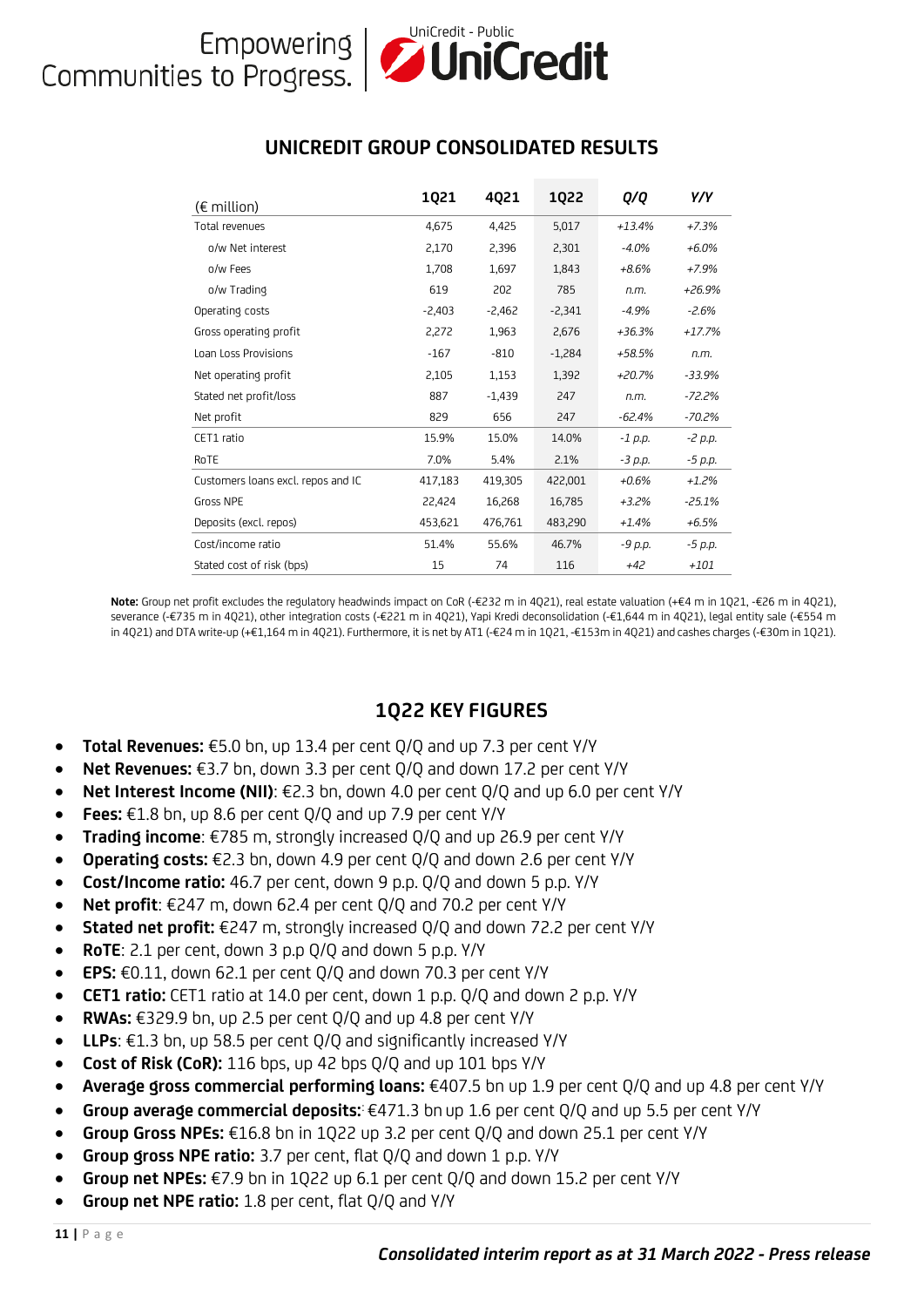# Empowering **UniCredit - Public**<br>Communities to Progress.

- **NPE Coverage ratio:** 52.7 per cent down 1 p.p. Q/Q and down 5 p.p. Y/Y
- **Group gross bad loans**: €4.6 bn up 1.7 per cent Q/Q and down 39.8 per cent Y/Y
- **Group gross unlikely to pay:** €11.5 bn up 4.8 per cent Q/Q and down 16.3 per cent Y/Y

### **GROUP EXCLUDING RUSSIA KEY FINANCIAL 2022 GUIDANCE**

| Net revenue                                | $c.16.0$ bn       |
|--------------------------------------------|-------------------|
| Net interest<br>net of non-recurring items | In line with 2021 |
| Costs                                      | $c.9.5$ bn        |
| Cost / Income                              | c.55%             |
| Net profit                                 | $>3.3$ bn         |
| Cost of risk                               | 30-35bps range    |
| CET1r<br>Group including Russia            | 12.5-13%          |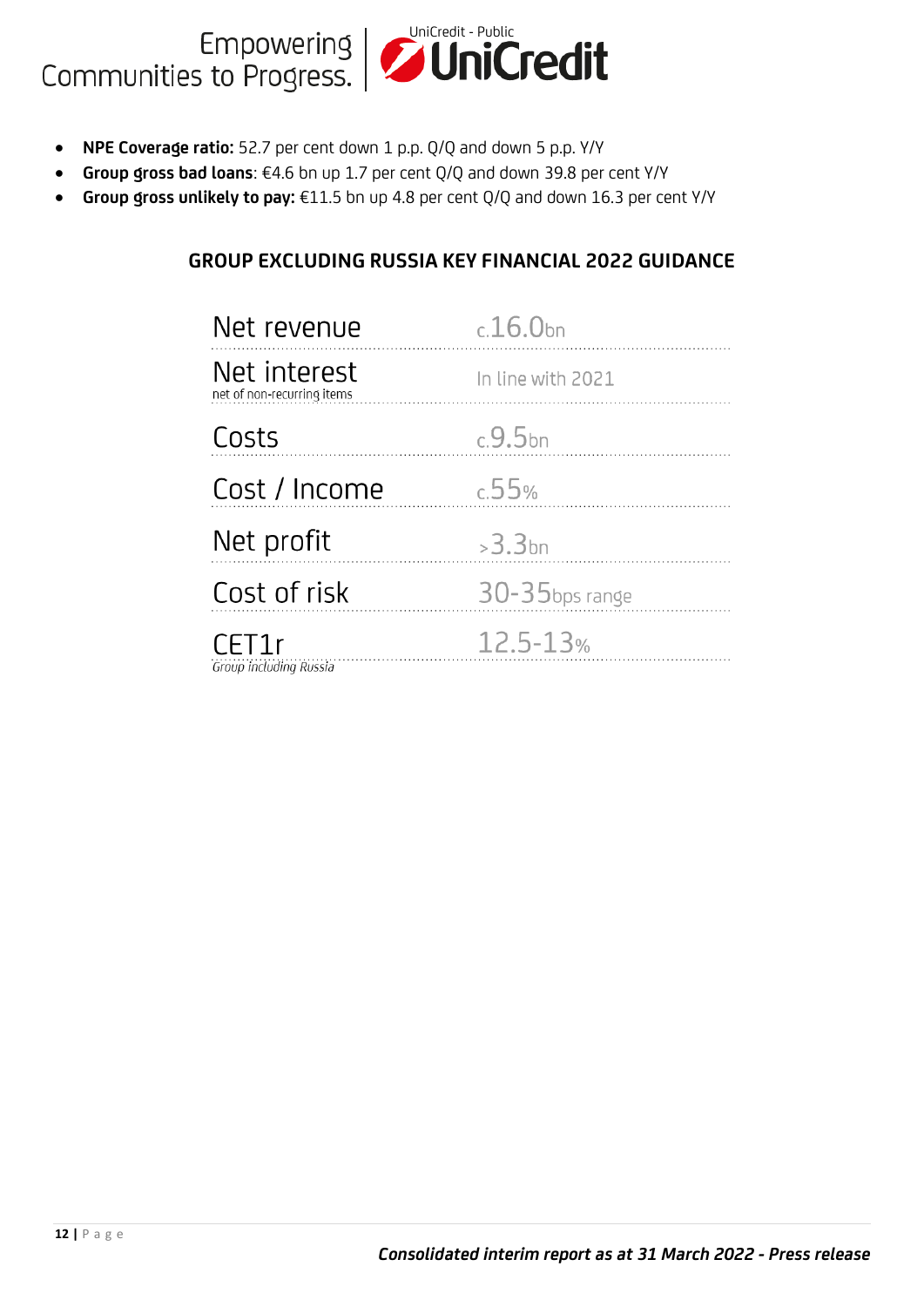### **SIGNIFICANT EVENTS DURING AND AFTER 1Q22**

With reference to the main events that occurred during 1Q22 and after, refer to section "Subsequent events" in the Consolidated report on operations, which is an integral part of 2021 Annual Reports and Accounts of UniCredit Group as well as the press releases published on the UniCredit Group website. Here below therefore, the main price sensitive financial press releases published after 15 Feb 22 (date of approval of 2021 Annual Reports and Accounts of UniCredit Group):

− "Conclusion of the Second Buy-Back Programme 2021. Update on the execution of the share buy-back Programme during the period from 21 to 28 February 2022. Definition of the final amount of the 2022 dividend per share referred to the year 2021" (press release published on 01 Mar 22);

− "UniCredit: update on exposure to Russia" (press release published on 08 Mar 22);

− "UniCredit strengthens Wealth Management & Private Banking Division in Italy Cordusio SIM merged into UniCredit Group" (press release published on 25 Mar 22);

− "UniCredit S.p.A. announces that it has completed the sale of its stake corresponding to 18 per cent of the issued share capital of Yapı ve Kredi Bankası A.Ş. (YKB) to Koc Holding A.S." (press release published on 01 Apr 22);

− "Update of the Financial Calendar" (press release published on 08 Apr 22);

− "UniCredit supports Renco S.p.A. financing €20 million" (press release published on 15 Apr 22);

− "Notice of early redemption - UniCredit "€500,000,000 Non-Cumulative Temporary Write Down Deeply Subordinated Fixed Rate Resettable Notes" (THE "NOTES") ISIN XS1539597499" (press release published on 21 Apr 22);

− "UniCredit: S&P affirmed UniCredit S.p.A. 's issuer rating at 'BBB'. Outlook remained positive" (press release published on 27 Apr 22);

− "UniCredit: resolution approving the merger by absorption of Cordusio SIM S.p.A. into UniCredit S.p.A." (press release published on 29 Apr 22).

#### **ECONOMIC OUTLOOK**

We forecast GDP in the eurozone to expand by 3.1 per cent this year and 2.5 per cent in 2023, based on the assumption that Russia will continue to export oil and gas to Europe. This growth trajectory is about 1 p.p. lower than before the Russia-Ukraine conflict started. An easing of pandemic restrictions, still large amounts of excess savings for households and targeted fiscal stimulus are important mitigating factors. Our eurozone inflation forecast for 2022 has surged to close to 7 per cent, followed by a decline to an average rate of about 2 per cent in 2023. Facing a worsened trade-off between lower growth and higher inflation, the ECB confirmed a plan to speed up the reduction of net asset purchases in 2Q22, aiming to end Quantitative Easing (QE) in 3Q22 and to begin a tightening cycle, which should start between the end of this year and the first months of 2023.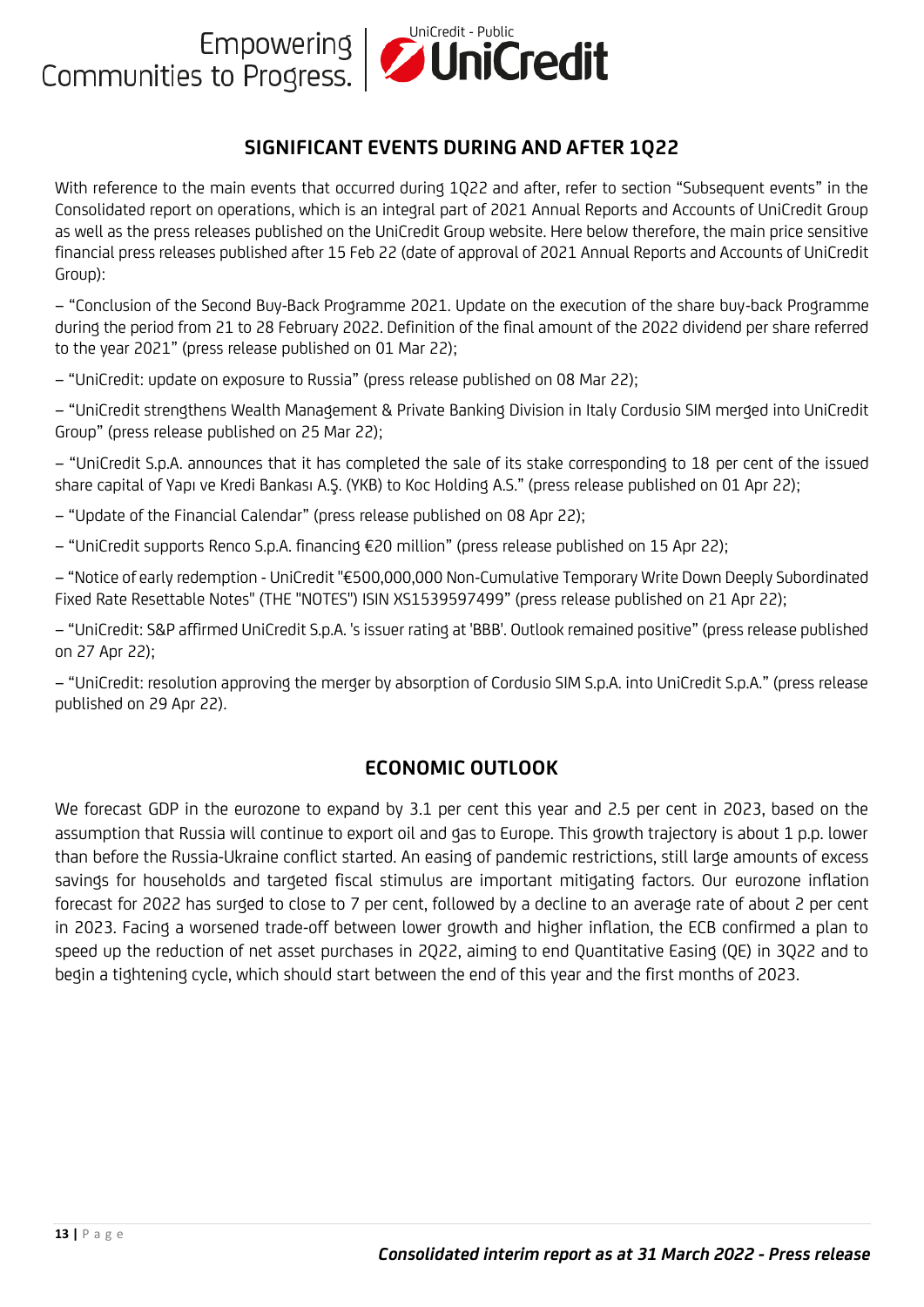#### **GROUP TABLES**

#### **UNICREDIT GROUP: RECLASSIFIED INCOME STATEMENT**

| $(\epsilon$ million)                                   | <b>1Q21</b> | 4Q21     | <b>1Q22</b>              | Q/Q      | Y/Y      |
|--------------------------------------------------------|-------------|----------|--------------------------|----------|----------|
| Net interest                                           | 2,170       | 2,396    | 2,301                    | $-4.0%$  | $+6.0%$  |
| Dividends                                              | 112         | 114      | 90                       | $-20.8%$ | $-19.4%$ |
| Fees                                                   | 1,708       | 1,697    | 1,843                    | $+8.6%$  | $+7.9%$  |
| Trading income                                         | 619         | 202      | 785                      | n.m.     | +26.9%   |
| Other expenses/income                                  | 68          | 16       | (2)                      | n.m.     | n.m.     |
| Revenue                                                | 4,675       | 4,425    | 5,017                    | $+13.4%$ | +7.3%    |
| HR costs                                               | (1,470)     | (1,522)  | (1, 456)                 | $-4.3%$  | $-0.9%$  |
| Non HR costs                                           | (792)       | (804)    | (738)                    | $-8.2%$  | $-6.9%$  |
| Recovery of expenses                                   | 129         | 150      | 128                      | $-14.2%$ | $-0.7%$  |
| Amortisations and depreciations                        | (270)       | (286)    | (276)                    | $-3.5%$  | $+2.1%$  |
| Operating costs                                        | (2, 403)    | (2, 462) | (2, 341)                 | $-4.9%$  | $-2.6%$  |
| <b>GROSS OPERATING PROFIT (LOSS)</b>                   | 2,272       | 1,963    | 2,676                    | +36.3%   | $+17.7%$ |
| Loan Loss Provisions (LLPs)                            | (167)       | (810)    | (1,284)                  | +58.5%   | n.m.     |
| NET OPERATING PROFIT (LOSS)                            | 2,105       | 1,153    | 1,392                    | +20.7%   | -33.9%   |
| Other charges and provisions                           | (702)       | (274)    | (725)                    | n.m.     | $+3.3%$  |
| of which: systemic charges                             | (620)       | (92)     | (719)                    | n.m.     | $+16.0%$ |
| Integration costs                                      | (0)         | (1, 327) | (3)                      | $-99.8%$ | n.m.     |
| Net income from investments                            | (195)       | (2,325)  | (60)                     | $-97.4%$ | $-69.1%$ |
| PROFIT (LOSS) BEFORE TAX                               | 1,207       | (2,772)  | 603                      | n.m.     | $-50.0%$ |
| Income taxes                                           | (314)       | 1,338    | (347)                    | n.m.     | $+10.2%$ |
| Profit (Loss) of discontinued operations               | 1           | 2        | 3                        | +29.2%   | n.m.     |
| NET PROFIT (LOSS) FOR THE PERIOD                       | 894         | (1, 432) | 260                      | n.m.     | $-71.0%$ |
| Minorities                                             | (7)         | (8)      | (13)                     | +73.2%   | +93.8%   |
| NET PROFIT (LOSS) ATTRIBUTABLE TO THE GROUP BEFORE PPA | 888         | (1, 439) | 247                      | n.m.     | $-72.2%$ |
| Purchase Price Allocation (PPA)                        | (0)         | (0)      | $\overline{\phantom{a}}$ | n.m.     | n.m.     |
| Goodwill impairment                                    |             |          |                          | n.m.     | n.m.     |
| <b>GROUP STATED NET PROFIT (LOSS)</b>                  | 887         | (1, 439) | 247                      | n.m.     | $-72.2%$ |

**Note:** Figures of Reclassified income statement relating to 2021 have been restated with the effects of the:

• shift of the Interest Rate component of the DBO (Defined Benefit Obligation), TFR (Trattamento di Fine Rapporto) and Jubilee from HR costs to Net interest;

• shift of the Structuring and mandate Fees on certificates, and connected derivatives, issued by the Group and placed to internal and external networks from Trading income to Fees.

Since 1Q2022 the losses recognized on derivatives assets and arising from inability of the counterparty to fulfill contractual obligations have been reclassified from Trading income to Loans Loss Provisions (LLPs).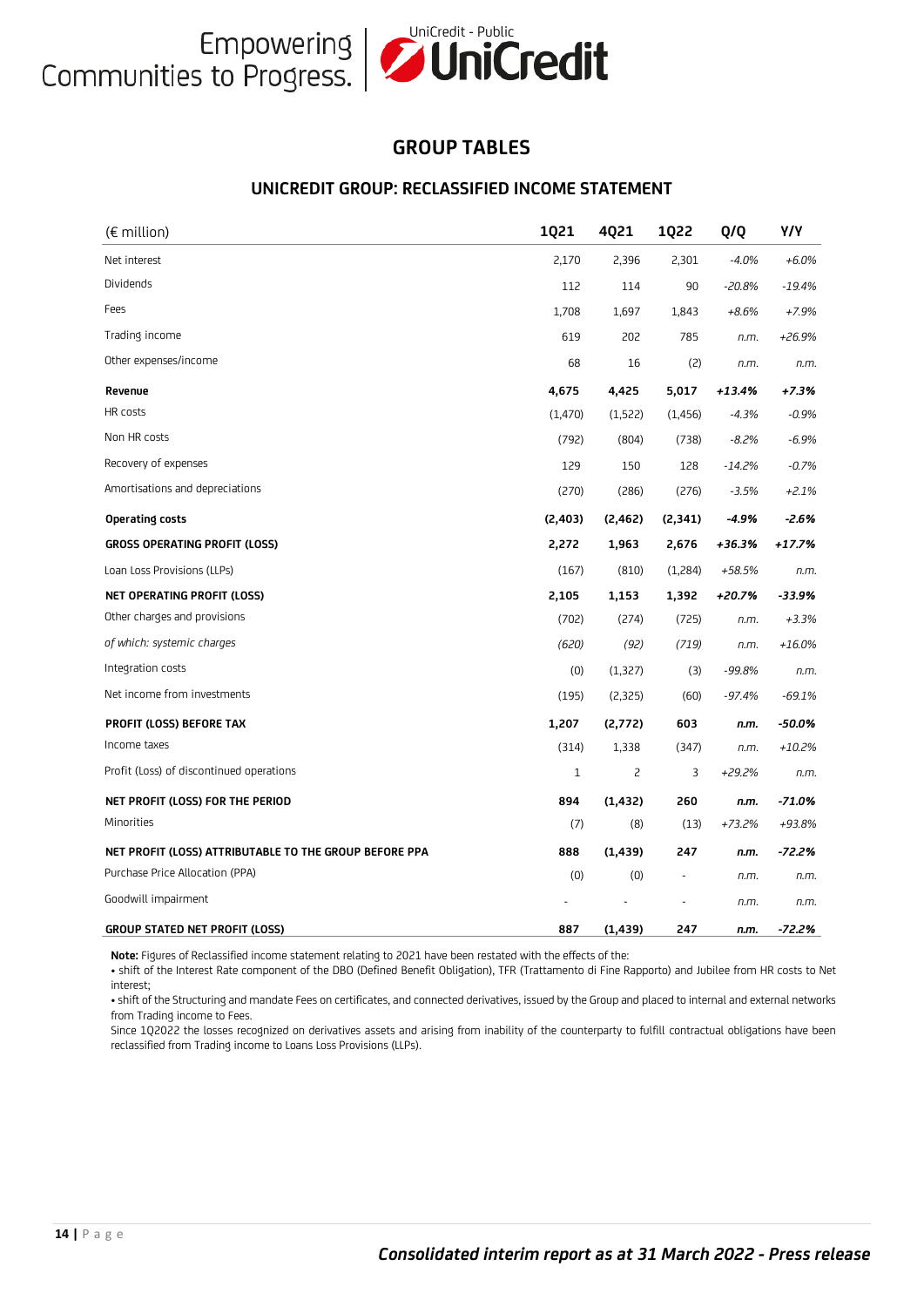

#### **UNICREDIT GROUP: RECLASSIFIED BALANCE SHEET**

| (€ million)                                                         | <b>1Q21</b> | 4Q21    | <b>1Q22</b> | Q/Q      | Y/Y      |
|---------------------------------------------------------------------|-------------|---------|-------------|----------|----------|
| <b>ASSETS</b>                                                       |             |         |             |          |          |
| Cash and cash balances                                              | 123,899     | 107,407 | 125,874     | $+17.2%$ | $+1.6%$  |
| Financial assets held for trading                                   | 73,925      | 80,109  | 76,144      | $-4.9%$  | $+3.0%$  |
| Loans to banks                                                      | 100,733     | 82,938  | 101,662     | $+22.6%$ | $+0.9%$  |
| Loans to customers                                                  | 446,691     | 437,544 | 444,725     | $+1.6%$  | $-0.4%$  |
| Other financial assets                                              | 158,337     | 157,902 | 154,833     | $-1.9%$  | $-2.2%$  |
| Hedging instruments                                                 | 6,607       | 4,576   | 1,676       | $-63.4%$ | $-74.6%$ |
| Property, plant and equipment                                       | 9,817       | 8,911   | 8,791       | $-1.3%$  | $-10.4%$ |
| Goodwill                                                            | $\mathbf 0$ |         |             | n.m.     | n.m.     |
| Other intangible assets                                             | 2,116       | 2,213   | 2,184       | $-1.3%$  | $+3.2%$  |
| Tax assets                                                          | 12,831      | 13,551  | 13,079      | $-3.5%$  | $+1.9%$  |
| Non-current assets and disposal groups classified as held for sale  | 1,003       | 14,287  | 13,497      | $-5.5%$  | n.m.     |
| Other assets                                                        | 6,206       | 7,234   | 6,804       | $-5.9%$  | $+9.6%$  |
| <b>Total assets</b>                                                 | 942,165     | 916,671 | 949,271     | $+3.6%$  | +0.8%    |
| LIABILITIES AND SHAREHOLDERS' EQUITY                                |             |         |             |          |          |
| Deposits from banks                                                 | 189,419     | 162,561 | 180,544     | $+11.1%$ | $-4.7%$  |
| Deposits from customers                                             | 497,394     | 500,504 | 522,769     | $+4.4%$  | $+5.1%$  |
| Debt securities issued                                              | 98,876      | 95,898  | 90,415      | $-5.7%$  | $-8.6%$  |
| Financial liabilities held for trading                              | 46,428      | 51,608  | 56,987      | $+10.4%$ | $+22.7%$ |
| Other financial liabilities                                         | 12,326      | 11,616  | 11,336      | $-2.4%$  | $-8.0%$  |
| Hedging instruments                                                 | 9,056       | 5,265   | (3,202)     | n.m.     | n.m.     |
| Tax liabilities                                                     | 1,113       | 1,216   | 1,473       | $+21.1%$ | $+32.3%$ |
| Liabilities included in disposal groups classified as held for sale | 651         | 2,149   | 2,008       | $-6.5%$  | n.m.     |
| Other liabilities                                                   | 25,803      | 23,760  | 25,391      | $+6.9%$  | $-1.6%$  |
| Minorities                                                          | 440         | 465     | 465         | $-0.0%$  | $+5.8%$  |
| Group Shareholders' Equity:                                         | 60,660      | 61,628  | 61,085      | $-0.9%$  | $+0.7%$  |
| - Capital and reserves                                              | 59,772      | 60,089  | 60,838      | $+1.2%$  | $+1.8%$  |
| - Group stated net profit (loss)                                    | 887         | 1,540   | 247         | $-84.0%$ | $-72.2%$ |
| Total liabilities and Shareholders' Equity                          | 942,165     | 916,671 | 949,271     | $+3.6%$  | +0.8%    |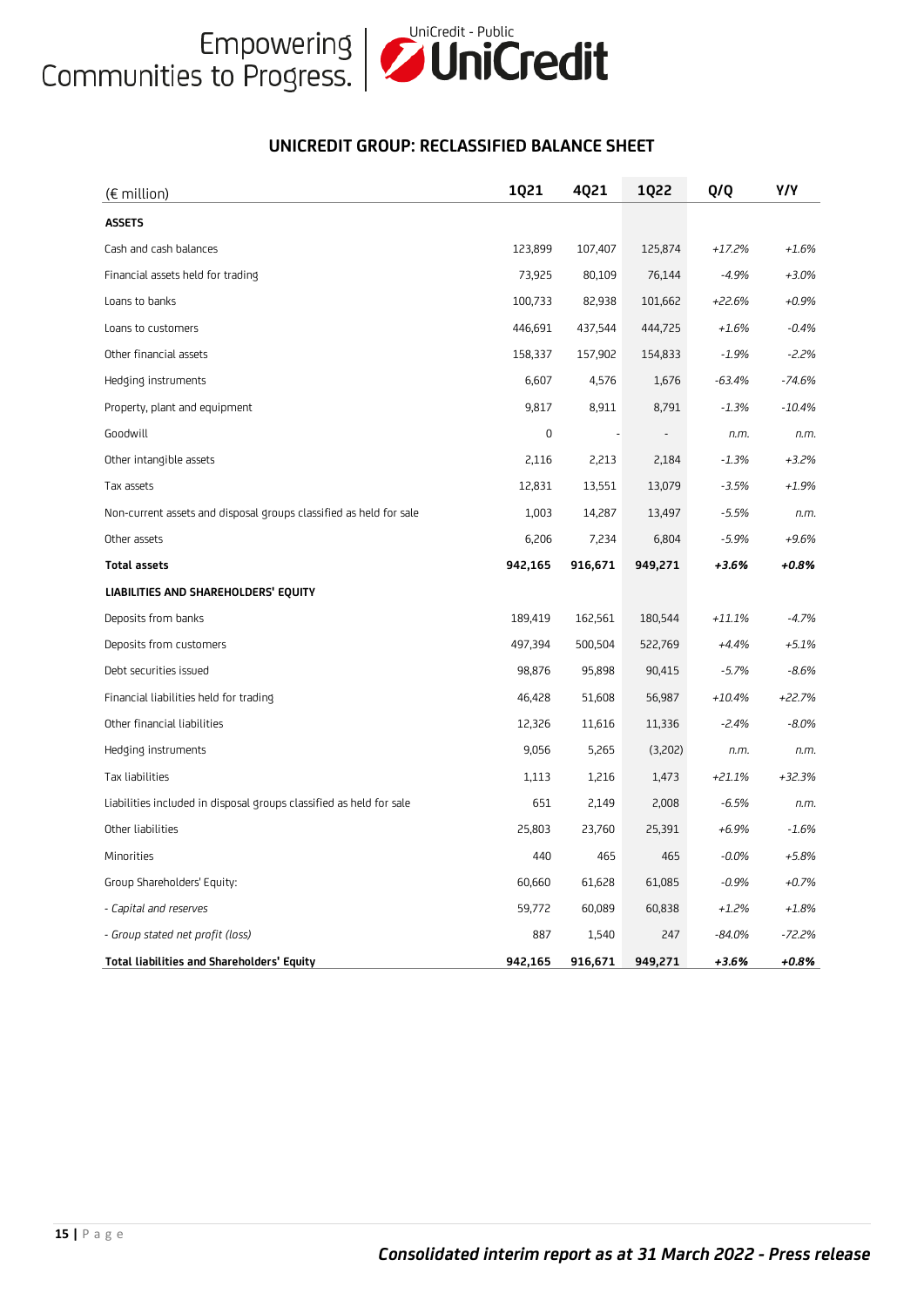

#### **UNICREDIT GROUP: SOVEREIGN DEBT SECURITIES – BREAKDOWN BY COUNTRY/PORTFOLIO**

With reference to the Group's sovereign exposures<sup>17</sup>, the book value of sovereign debt securities as of 31 Mar 2022 amounted to  $\epsilon$ 109,575 m (of which  $\epsilon$ 106,774 m classified in the banking book<sup>18</sup>), over the 82 per cent of it concentrated in eight countries; Italy, with €39,516 m, represents over 36 per cent of the total. For each of the eight countries, the following table shows the nominal value, the book value and the fair value of the exposures broken down by portfolio as of 31 Mar 2022.

<sup>17</sup> Information on Sovereign exposures refers to the scope of the UniCredit Group consolidated results as at 31 Mar 2022, determined under IAS/IFRS. Sovereign exposures are bonds issued by and loans given to central and local governments and governmental bodies. To the purpose of this risk exposure are not included: • Sovereign exposures of Group's Legal entities classified as held for sale as at 31 Mar 2022  $\triangle$  ARSs<sup>!</sup>

<sup>&</sup>lt;sup>18</sup> The banking book includes financial assets designated at fair value, those mandatorily at fair value, those at fair value through other comprehensive income and those at amortised cost.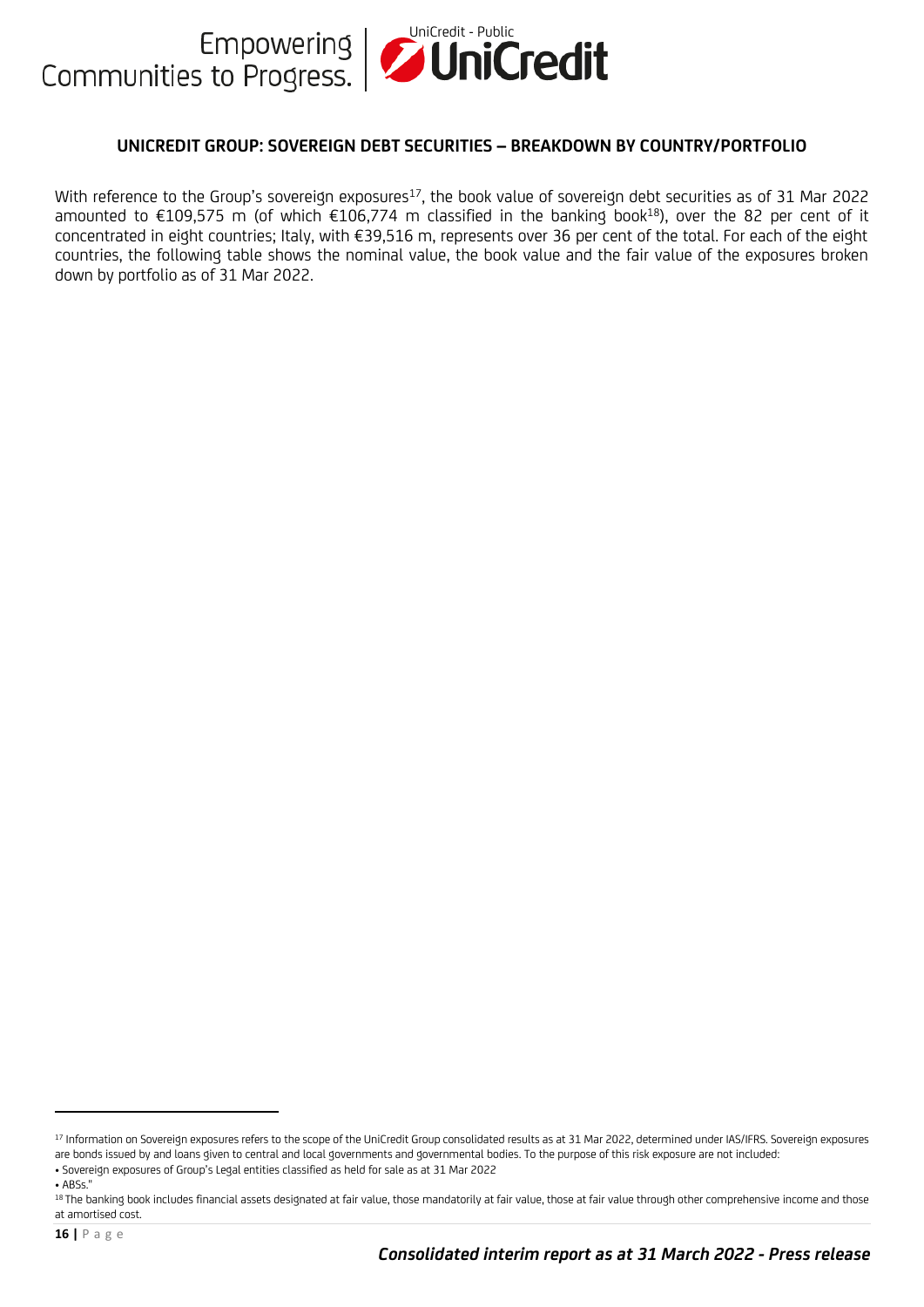

| $(\epsilon$ million)                                              | <b>Nominal Value</b> | <b>Book value</b> | <b>Fair Value</b> |
|-------------------------------------------------------------------|----------------------|-------------------|-------------------|
| As at 31 March 2022                                               |                      |                   |                   |
| - Italy                                                           | 38,955               | 39,516            | 39,849            |
| financial assets/liabilities held for trading (net exposures)(*)  | (1,531)              | (1,736)           | (1,736)           |
| financial assets designated at fair value                         |                      |                   |                   |
| financial assets mandatorily at fair value                        | 50                   | 59                | 59                |
| financial assets at fair value through other comprehensive income | 16,903               | 17,562            | 17,562            |
| financial assets at amortised cost                                | 23,533               | 23,631            | 23,964            |
| - Spain                                                           | 16,618               | 16,764            | 16,772            |
| financial assets/liabilities held for trading (net exposures)(*)  | 1,054                | 1,021             | 1,021             |
| financial assets designated at fair value                         |                      |                   |                   |
| financial assets mandatorily at fair value                        |                      |                   |                   |
| financial assets at fair value through other comprehensive income | 4,359                | 4,426             | 4,426             |
| financial assets at amortised cost                                | 11,205               | 11,317            | 11,325            |
| - Japan                                                           | 10,625               | 10,745            | 10,738            |
| financial assets/liabilities held for trading (net exposures)(*)  |                      |                   |                   |
| financial assets designated at fair value                         |                      |                   |                   |
| financial assets mandatorily at fair value                        |                      |                   |                   |
| financial assets at fair value through other comprehensive income | 7,155                | 7,163             | 7,163             |
| financial assets at amortised cost                                | 3,470                | 3,582             | 3,575             |
| - Germany                                                         | 8,915                | 9,016             | 8,953             |
| financial assets/liabilities held for trading (net exposures)(*)  | 421                  | 416               | 416               |
| financial assets designated at fair value                         |                      |                   |                   |
| financial assets mandatorily at fair value                        | 2,702                | 2,725             | 2,725             |
| financial assets at fair value through other comprehensive income | 2,040                | 2,067             | 2,067             |
| financial assets at amortised cost                                | 3,752                | 3,808             | 3,745             |
| - Austria                                                         | 4,170                | 4,284             | 4,272             |
| financial assets/liabilities held for trading (net exposures)(*)  | 411                  | 467               | 467               |
| financial assets designated at fair value                         | 18                   | 16                | 16                |
| financial assets mandatorily at fair value                        | 90                   | 111               | 111               |
| financial assets at fair value through other comprehensive income | 3,500                | 3,530             | 3,530             |
| financial assets at amortised cost                                | 151                  | 160               | 148               |
| - United States of America                                        | 4,323                | 4,274             | 4,274             |
| financial assets/liabilities held for trading (net exposures)(*)  | 1,102                | 1,029             | 1,029             |
| financial assets designated at fair value                         |                      |                   |                   |
| financial assets mandatorily at fair value                        |                      |                   |                   |
| financial assets at fair value through other comprehensive income | 3,165                | 3,189             | 3,189             |
| financial assets at amortised cost                                | 56                   | 56                | 56                |
| - France                                                          | 2,982                | 3,102             | 3,061             |
| financial assets/liabilities held for trading (net exposures)(*)  | 731                  | 909               | 909               |
| financial assets designated at fair value                         | 36                   | 34                | 34                |
| financial assets mandatorily at fair value                        | $\mathbf{1}$         | $\mathbf{1}$      | 1                 |
| financial assets at fair value through other comprehensive income | 1,739                | 1,677             | 1,677             |
| financial assets at amortised cost                                | 475                  | 481               | 440               |
| - Romania                                                         | 2,561                | 2,606             | 2,462             |
| financial assets/liabilities held for trading (net exposures)(*)  | 105                  | 96                | 96                |
| financial assets designated at fair value                         |                      |                   |                   |
| financial assets mandatorily at fair value                        |                      |                   |                   |
| financial assets at fair value through other comprehensive income | 679                  | 678               | 678               |
| financial assets at amortised cost                                | 1,777                | 1,832             | 1,688             |
| Total on-balance sheet exposures                                  | 89,149               | 90,307            | 90,381            |

**Note:** (\*) Including exposures in Credit Derivatives. In case of negative amount, it indicates the prevalence of liabilities positions.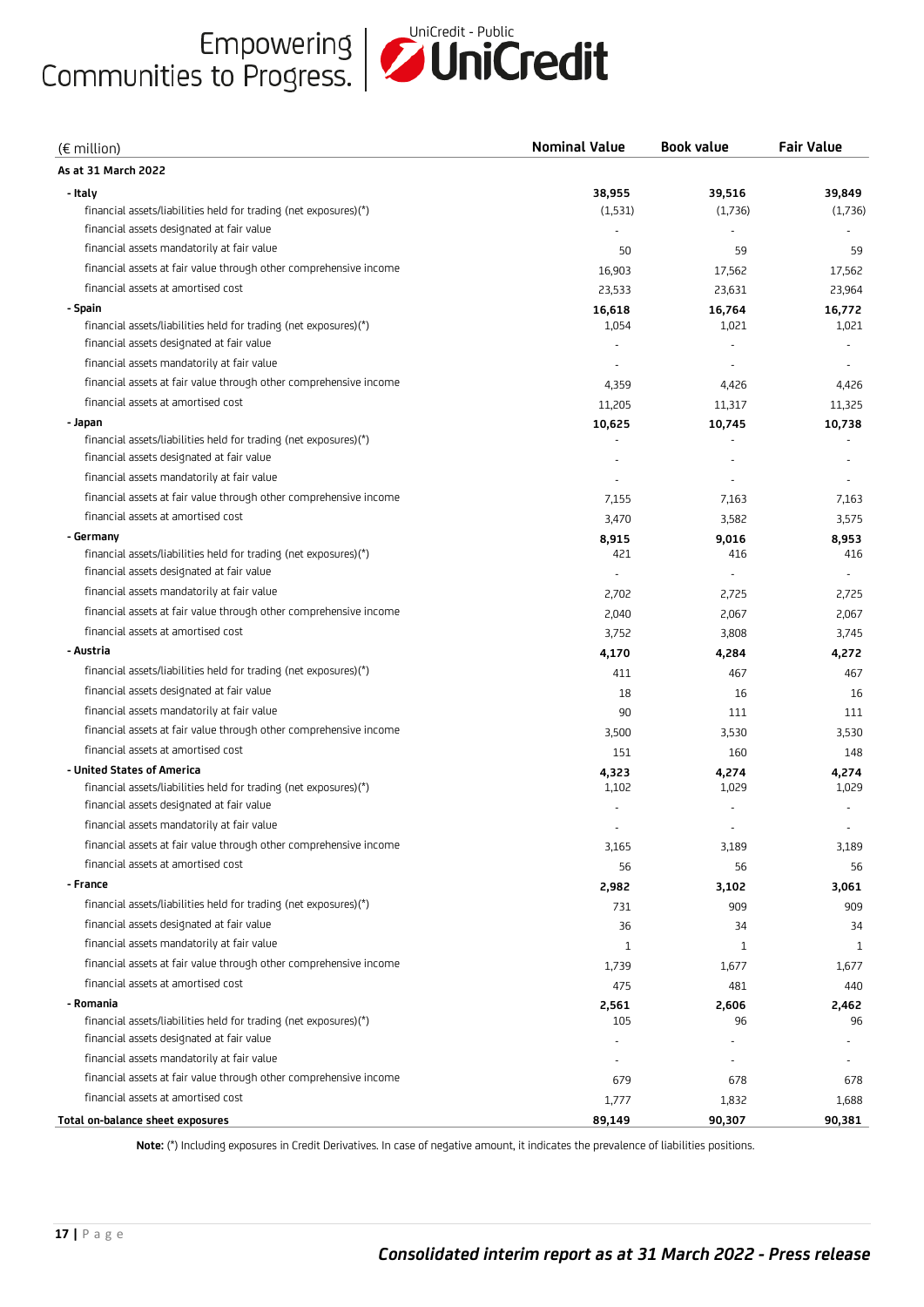# Empowering **UniCredit - Public**<br>Communities to Progress.

#### **UNICREDIT GROUP: WEIGHTED DURATION**

The weighted duration of the sovereign bonds shown in the table above, divided by the banking and trading book, is the following:

|               | <b>Weighted duration</b>                                                                                                                                                                                                                                                                                                                                                                                                                                                                                                                                                                                                                                                                                                                                                                                                                                            | <b>Banking Book</b> |                                 | <b>Trading Book</b> |                       |  |
|---------------|---------------------------------------------------------------------------------------------------------------------------------------------------------------------------------------------------------------------------------------------------------------------------------------------------------------------------------------------------------------------------------------------------------------------------------------------------------------------------------------------------------------------------------------------------------------------------------------------------------------------------------------------------------------------------------------------------------------------------------------------------------------------------------------------------------------------------------------------------------------------|---------------------|---------------------------------|---------------------|-----------------------|--|
|               | (years)                                                                                                                                                                                                                                                                                                                                                                                                                                                                                                                                                                                                                                                                                                                                                                                                                                                             |                     | <b>Assets positions</b>         |                     | Liabilities positions |  |
|               | - Italy                                                                                                                                                                                                                                                                                                                                                                                                                                                                                                                                                                                                                                                                                                                                                                                                                                                             | 3.85                | 3.13                            |                     | 4.97                  |  |
|               | - Spain                                                                                                                                                                                                                                                                                                                                                                                                                                                                                                                                                                                                                                                                                                                                                                                                                                                             | 3.87                | 14.91                           |                     | 10.63                 |  |
|               | - Japan                                                                                                                                                                                                                                                                                                                                                                                                                                                                                                                                                                                                                                                                                                                                                                                                                                                             | 3.53                |                                 |                     |                       |  |
|               | - Germany                                                                                                                                                                                                                                                                                                                                                                                                                                                                                                                                                                                                                                                                                                                                                                                                                                                           | 3.55                | 15.31                           |                     | 3.27                  |  |
|               | - Austria                                                                                                                                                                                                                                                                                                                                                                                                                                                                                                                                                                                                                                                                                                                                                                                                                                                           | 5.51<br>2.75        | 4.99                            |                     | 9.08<br>$\sim$        |  |
|               | - United States of America<br>- France                                                                                                                                                                                                                                                                                                                                                                                                                                                                                                                                                                                                                                                                                                                                                                                                                              | 5.89                | 21.26<br>21.20                  |                     | 10.32                 |  |
|               | - Romania                                                                                                                                                                                                                                                                                                                                                                                                                                                                                                                                                                                                                                                                                                                                                                                                                                                           | 4.28                | 7.51                            |                     | 8.21                  |  |
| preparation". | The remaining 18 per cent of the total of sovereign debt securities, amounting to $\in$ 19,268 m w<br>the book values as at 31 Mar 2022, is divided into 37 countries, including Bulgaria (€2,044 m),<br>(€2,030 m), Croatia (€1,844 m), Hungary (€1,626 m), Portugal (€1,601 m), Israel (€1,186 m), Irela<br>Serbia (€944 m), Poland (€935 m), Russia (€794 m) and China (€789 m).<br>With respect to these exposures, as at 31 Mar 2022 there were no indications that defaults hav<br>the Group is closely monitoring the evolution of the situation.<br>With particular reference to the book value of the sovereign debt securities exposure to Russia it s<br>that €793 m are held by the Russian controlled bank and classified in the banking book. For more<br>the criteria adopted for the evaluation of the Russian counterparties, see the following ch |                     |                                 |                     |                       |  |
|               |                                                                                                                                                                                                                                                                                                                                                                                                                                                                                                                                                                                                                                                                                                                                                                                                                                                                     |                     |                                 |                     |                       |  |
|               | It should also be noted that among the aforementioned remaining part of sovereign debt securiti<br>2022 there are also debt securities towards Supranational Organisations such as the Europ<br>European Financial Stability Facility and the European Stability Mechanism amounting to €2,596                                                                                                                                                                                                                                                                                                                                                                                                                                                                                                                                                                      |                     |                                 |                     |                       |  |
|               | In addition to the exposures to sovereign debt securities, loans <sup>19</sup> given to central and local go<br>governmental bodies must be taken into account, amounting to €25,383 m as at 31 Mar 2022,<br>63 per cent to Austria, Italy and Germany.                                                                                                                                                                                                                                                                                                                                                                                                                                                                                                                                                                                                             |                     | <b>UNICREDIT GROUP: RATINGS</b> |                     |                       |  |
|               |                                                                                                                                                                                                                                                                                                                                                                                                                                                                                                                                                                                                                                                                                                                                                                                                                                                                     |                     |                                 |                     |                       |  |
|               |                                                                                                                                                                                                                                                                                                                                                                                                                                                                                                                                                                                                                                                                                                                                                                                                                                                                     | Short-term<br>debt  | Medium and                      | <b>Outlook</b>      | Standalon             |  |
|               | Standard & Poor's                                                                                                                                                                                                                                                                                                                                                                                                                                                                                                                                                                                                                                                                                                                                                                                                                                                   | $A - 2$             | long-term debt<br><b>BBB</b>    | Positive            | Rating<br>bbb         |  |
|               | Moody's                                                                                                                                                                                                                                                                                                                                                                                                                                                                                                                                                                                                                                                                                                                                                                                                                                                             | P-2                 | Baa1                            | Stable              | baa3                  |  |

The remaining 18 per cent of the total of sovereign debt securities, amounting to €19,268 m with reference to the book values as at 31 Mar 2022, is divided into 37 countries, including Bulgaria (€2,044 m), Czech Republic (€2,030 m), Croatia (€1,844 m), Hungary (€1,626 m), Portugal (€1,601 m), Israel (€1,186 m), Ireland (€1,029 m), Serbia (€944 m), Poland (€935 m), Russia (€794 m) and China (€789 m).

With respect to these exposures, as at 31 Mar 2022 there were no indications that defaults have occurred and the Group is closely monitoring the evolution of the situation.

With particular reference to the book value of the sovereign debt securities exposure to Russia it should be noted that €793 m are held by the Russian controlled bank and classified in the banking book. For more information on the criteria adopted for the evaluation of the Russian counterparties, see the following chapter "Basis of preparation".

It should also be noted that among the aforementioned remaining part of sovereign debt securities as at 31 Mar 2022 there are also debt securities towards Supranational Organisations such as the European Union, the European Financial Stability Facility and the European Stability Mechanism amounting to €2,596 m.

In addition to the exposures to sovereign debt securities, loans<sup>19</sup> given to central and local governments and governmental bodies must be taken into account, amounting to €25,383 m as at 31 Mar 2022, of which about 63 per cent to Austria, Italy and Germany.

|                   | Short-term | Medium and     | Outlook  | Standalone |
|-------------------|------------|----------------|----------|------------|
|                   | debt       | long-term debt |          | Rating     |
| Standard & Poor's | $A - 2$    | <b>BBB</b>     | Positive | bbb        |
| Moody's           | P-2        | Baa1           | Stable   | baa3       |
| Fitch Ratings     | F2         | <b>BBB</b>     | Stable   | bbb        |

#### **UNICREDIT GROUP: RATINGS**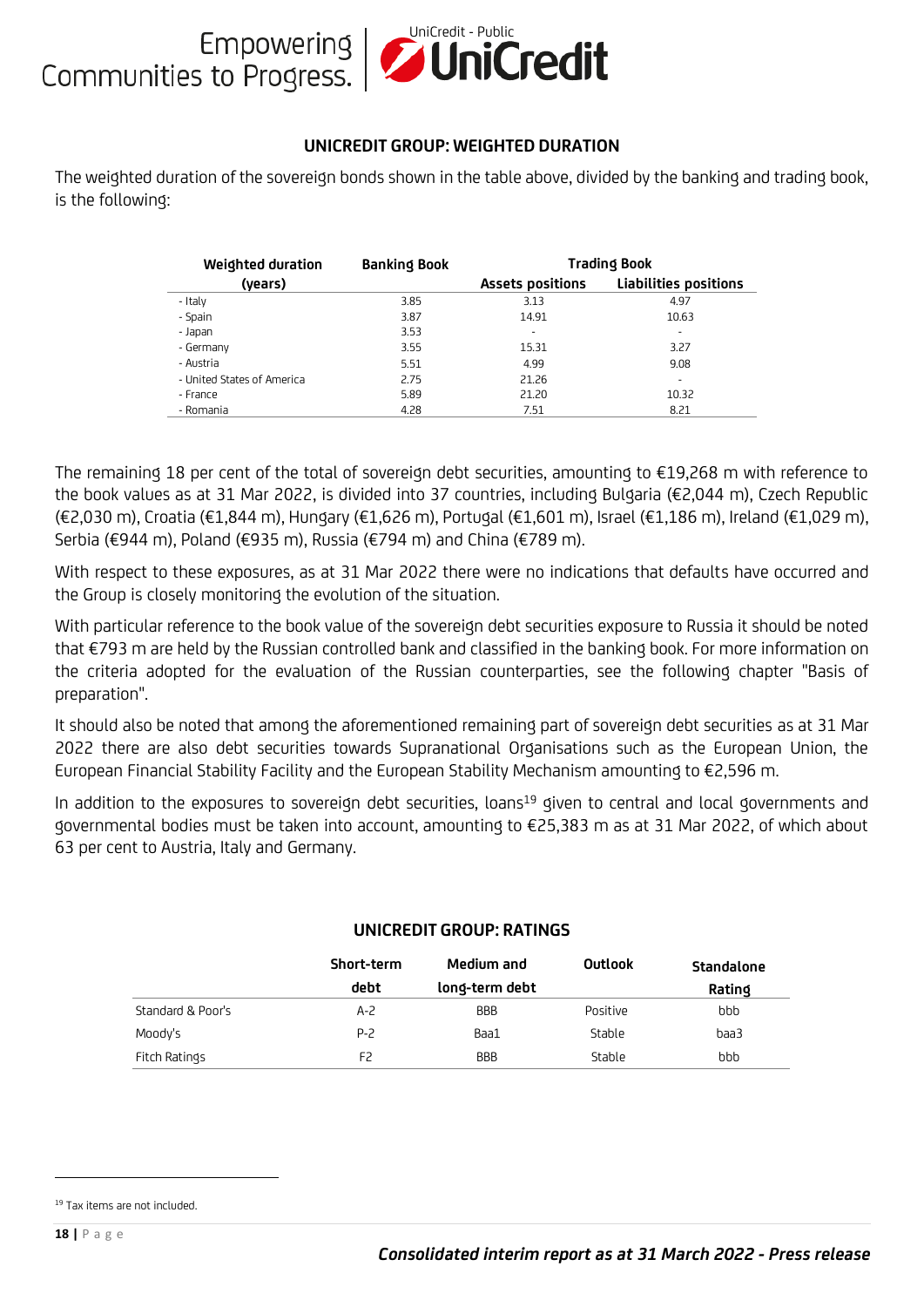

#### **BASIS OF PREPARATION**

1. This Consolidated interim report as at 31 Mar 22 - Press release has been prepared on a voluntary basis, with the aim of ensuring continuity with the previous quarterly reports, following the elimination of the requirement to disclose additional financial information to the half-year and annual reports pursuant to law (D.Lgs.) 25/2016, issued in application of Directive 2013/50/EU. This Consolidated interim report as at 31 Mar 22 - Press release as well as the press releases on significant events occurred during the period, the market presentation of 1Q22 results, the Divisional Database, and the disclosure by institutions pursuant to Regulation (EU) No.575/2013 and subsequent amendments are available on UniCredit group website.

This Consolidated interim report - Press release is not audited by the External Auditors.

2. Reclassified balance sheet and income statements items have been prepared pursuant to Banca d'Italia instructions laid down in Circular 262/2005 (and subsequent amendments) by applying the aggregations and reclassifications disclosed in Annex 1 of 2021 Annual Reports and Accounts of UniCredit Group, supplemented by the notes below the reclassified balance sheet and income statement of this document.

3. The contents of this Consolidated interim report as at 31 Mar 22 - Press release are not prepared according to the international accounting standard on interim reporting (IAS34).

Furthermore, in addition to the financial information prepared by applying measurement criteria in accordance with International Financial Reporting Standards ("IFRS"), this document contains alternative performance measures ("APMs") as defined in the Guidelines on Alternative Performance Indicators (APIs) issued by the European Securities and Markets Authority (ESMA) on 5 Oct 15 (ESMA/2015/1415) and other information not based on-IFRS definitions, in order to provide further information about the Group's performance. The financial measures that qualify as APMs and additional information not based on IFRS definitions determined using information from UniCredit Group should be considered supplemental information to IFRS information and do not intend to substitute them. Furthermore, companies in our industry and others may calculate or use APIs and information not based on IFRS definitions differently, thus making them less useful for compare.

The description of such APIs (such as Cost/income ratio, EVA, RoTE, RoAC, Cost of risk, Net bad loans to customer/Loans to customers, Net non-performing loans to customers/Loans to customers, Absorbed capital, ROA) is included in the 2021 Annual Reports and Accounts Consolidated of UniCredit group (Consolidated report on operations and Annexes). Further APMs (i.e. Coverage ratio, RoTE) have been described in the 1Q22 market presentation.

4. The Consolidated interim report as at 31 Mar 2022 - Press release, within which the accounts are presented in reclassified form, was prepared on the basis of IAS/IFRSs in force.

As at 31 Dec 2021, the market environment was affected by a significant risk of lower predictivity of the macroeconomic projections arising from uncertainty about the evolution of the pandemic Covid-19, and the consequent difficulty in predicting timing and extent of the economic recovery which could occur in future periods. Considering the mentioned Covid-19 related uncertainty and ESMA Public Statement dated 29 October 2021 ("European common enforcement priorities for 2021 Annual Financial Reports"), UniCredit Group used, for the purposes of the evaluation processes and in addition to the base scenario ("Baseline") which reflects the most likely expectations concerning macroeconomic trends considered in the new UniCredit Unlocked 2022-2024 strategic plan, alternative scenarios by assuming different trends in the main macroeconomic parameters(e.g., gross domestic product, interest rates); in this respect:

• with reference to the sustainability test of deferred tax assets, a worst-case scenario ("Downturn") was used, reflecting a downward forecast of the expected profitability of the business;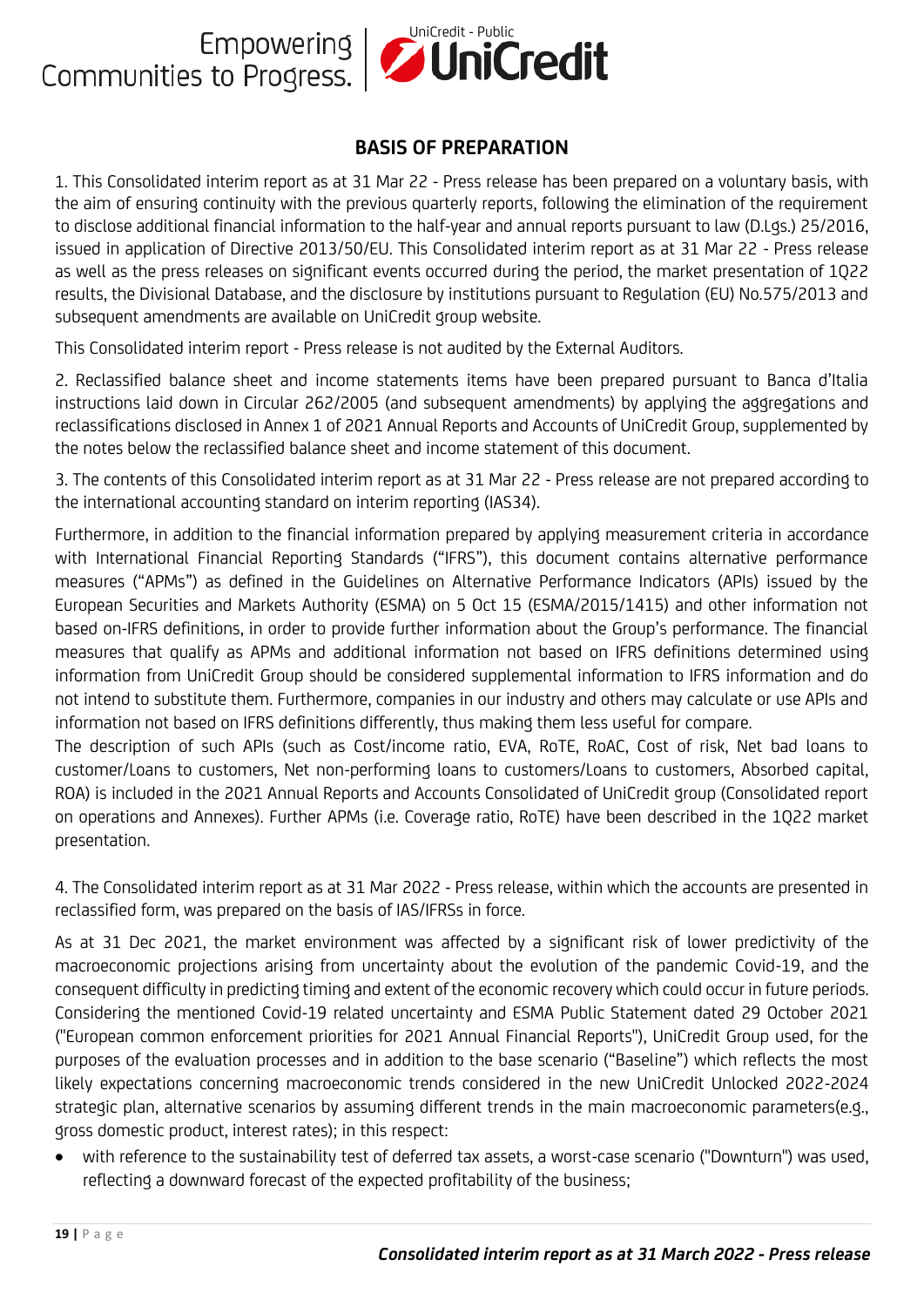

• with reference to the valuation of credit exposures (IFRS9), two alternative scenarios ("Positive" and "Negative" vis-à-vis the "Baseline" scenario) were defined; such alternative scenarios provide for different assessments regarding the expected trend of the parameters that can influence the assessment of the prospective credit risk.

The above outlined lower predictivity has heightened in the first quarter 2022 due to the outbreak of geopolitical tensions between Russian Federation and Ukraine.

Indeed, ECB Macro-economic Projections published in Mar 2022<sup>20</sup> report that the outlook regarding the trend in economic activities and inflation in the euro area has become very uncertain and depends crucially on how the war in Ukraine unfolds, on the impact of current sanctions and on possible further measures. Negative effects in term of GDP growth are deemed by ECB to be temporary: economic activity is still projected to expand at a relatively strong pace in the coming quarters with growth projected to converge towards historical average rates. Moreover, with reference to Covid-19, ECB projections highlights that the spread of the Omicron coronavirus variant could impact the outlook. At the turn of the previous year, the spread of the new Omicron variant caused an unprecedented increase in the number of coronavirus (Covid-19) infections. However, as available evidence suggests that the Omicron wave will be shorter than previous waves, the impact on the global economy is expected to be limited.

In light of the above-mentioned heightened uncertainties, specific analyses were performed in the first quarter of 2022 with the aim to evaluate whether scenarios used as at 31 Dec 2021 for the purposes of the evaluation process of the main items subject to valuation uncertainties were still valid or, conversely, which adjustments had put in place in order to properly reflect the updated economic environment. Such analyses, explained below, also leveraged on an updated macro-economic scenario developed by UniCredit Research in Mar 2022.

5. Starting from 31 Dec 19, the Group updated the calculation of the sustainability test methodology considering appropriate a 10 years' time horizon, for the recognition of DTA arising from tax loss carrying forward deemed coherent for assessing the generation of sufficient taxable profit to be available against which tax assets can be utilized.

In the first quarter 2022, the following analyses were performed with reference to the Italian Tax Perimeter (which accounts for the significant majority of the DTAs): (i) analysis of the evolution of the macroeconomic scenario for the period 2022-2024 compared to the scenario underlying the valuation process at 31 Dec 2021; (ii) comparison between the actual profit before taxes and the budget underlying the test executed in Dec 2021; (iii) confirmation of the validity of the additional methodological assumptions (reference tax legislation, perimeter of companies, volatility of the parameters underlying the model and reversal timeline of non-convertible DTAs) used in the valuation process. With specific reference to the macro-economic scenario the comparison between Baseline/Downturn scenarios, foreseen by the new strategic plan and used in the evaluation process as at 31 Dec 2021 and the updated macro-economic scenario highlighted that: (i) Italian GDP is substantially aligned with the Downturn in 2022 and with Baseline in 2023/2024; (ii) higher interest rates are foreseen, thus representing a positive driver considering the positive correlation existing between net interest income and interest rates trend.

According to the outcome of such analysis, no material changes were highlighted that may lead to put in discussion the data, parameters and assumptions adopted for 31 Dec 2021 sustainability test. Therefore, the 31 December 2021 DTA test sustainability results are confirmed, and no impacts were recognised as at 31 Mar 2022.

<sup>20</sup> ECB staff macroeconomic projections for the euro area, March 2022 (europa.eu).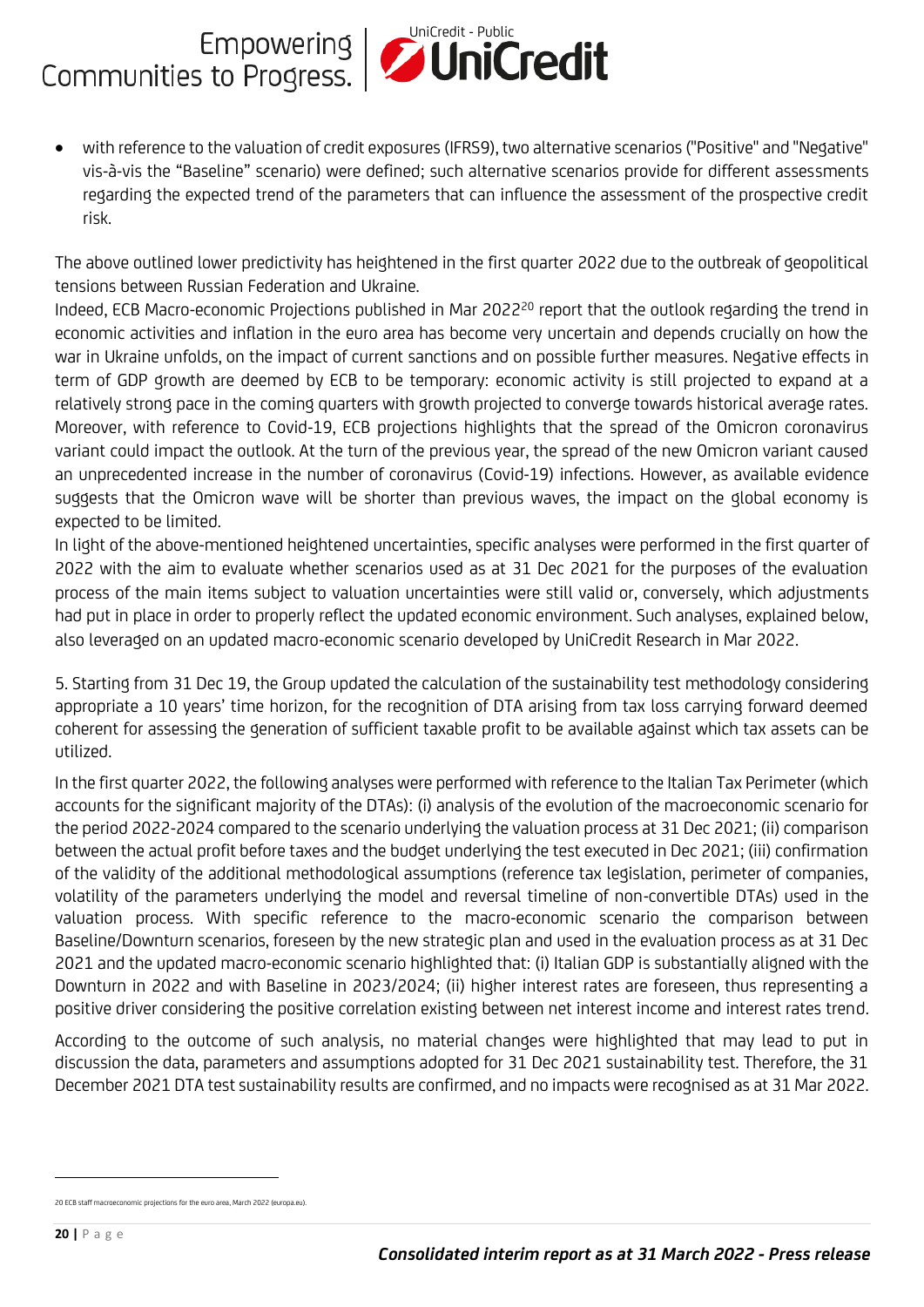

It shall be noted that the outcome of the measurement is significantly influenced by assumptions on future cash flows, which in turn incorporate assumptions on the evolution of the macroeconomic scenario. Moreover, the sustainability of deferred tax assets is influenced by criteria and assumptions of the statistic model used for future taxable income projections, for the period following that for which the official projections are available, as the volatility of expected results and by the confidence level used.

Therefore, the results of these evaluations might be subject to changes currently not foreseeable, depending on the existence and degree of economic recovery which in turn depends on (i) the evolution of the geo-political tensions between Russian Federation and Ukraine, the effects of sanctions imposed to Russia as well as (ii) the evolution of the pandemic and the progressive lifting of the containment measures put in place by governments. Possible deviations of the actual economic recovery, compared to the assumptions which form the basis of the evaluations, might require a re-determination of the parameters used for valuation purposes, in particular regarding the future cash flows, and the consequent change in the valuation.

6. With reference to the credit exposures, in accordance with the Group Policies, the update of macroeconomic scenarios used for calculation of credit risk parameters (Probability of Default, Loss Given Default and Exposure at Default) occurs on a semi-annual basis (June and December).

In light of the evolution of the geopolitical environment in the first quarter of 2022, a specific analysis was put in place by comparing the scenarios used in the evaluation process of credit exposures as at 31 Dec 2021 and the updated macro-economic scenario developed in Mar 2022 by UniCredit Research.

With reference to the geographies different from Russia, the macroeconomic scenario developed in Mar 2022 reports a limited decrease in term of GDP for the periods 2022 - 2024 compared with 31 Dec 2021, not triggering an extraordinary update as of 1Q2022. It should be noted that in the context of the estimates made as at 31 Dec 2021, the probability of the "negative" scenario was set at 40 per cent in order to incorporate the risks of adverse changes. The probabilities used for the "base" and "positive" scenarios were set at 55 per cent and 5 per cent respectively.

With reference to Russian consolidated subsidiaries, the macroeconomic scenario developed in Mar 2022 reports worsening GDP projections for the periods 2022 - 2024 compared with the negative scenario considered in Dec 2021 both on a year to year and on a cumulated basis. Consequently, as of 1Q22: (i) the Baseline scenario was updated in coherence with Mar 2022 evidence; (ii) the negative scenario has been updated by keeping constant the multi-scenario overlay used as at 31 December 2021, thus implying a downward GDP correction with the same magnitude of the correction to the Baseline. Furthermore, the weight of negative scenario was increased from 40 per cent to 50 per cent and the baseline reduced from 55 per cent to 50 per cent (with positive scenario also reduced from 5 per cent to 0 per cent). Eventually, such update led to recognize additional Loan Loss provision ("LLP") as of 1Q22.

With reference to Russian credit exposures (i.e. both cross - border and originated by Russian consolidated subsidiaries), the adverse change in the economic environment, as above outlined, has been deemed evidence of a significant increase in credit risk triggering: (i) their classification in Stage 2; (ii) an update of the Russian Sovereign rating so to embed - in the measurement process - the worsening of Russia credit worthiness, triggered by the severity of Western countries' sanctions, Russian authorities' responses and the economic effects of the war itself. Such approach led to a consequent increase in LLP.

Furthermore, an overlay (basically tiering the effect resulting from an UTP classification) has been recognized on cross-border loans exposures toward Russian counterparties in order to reflect the differentiation in asset valuation between on-shore and off-shore investors, in light of sanctions imposed to Russian Federation, with offshore investors being penalized vs on-shore ones in their ability to recover their claims against investments in Russia. Indeed, such circumstance stemmed from several occurrences, e.g., among them: (i) certain Russian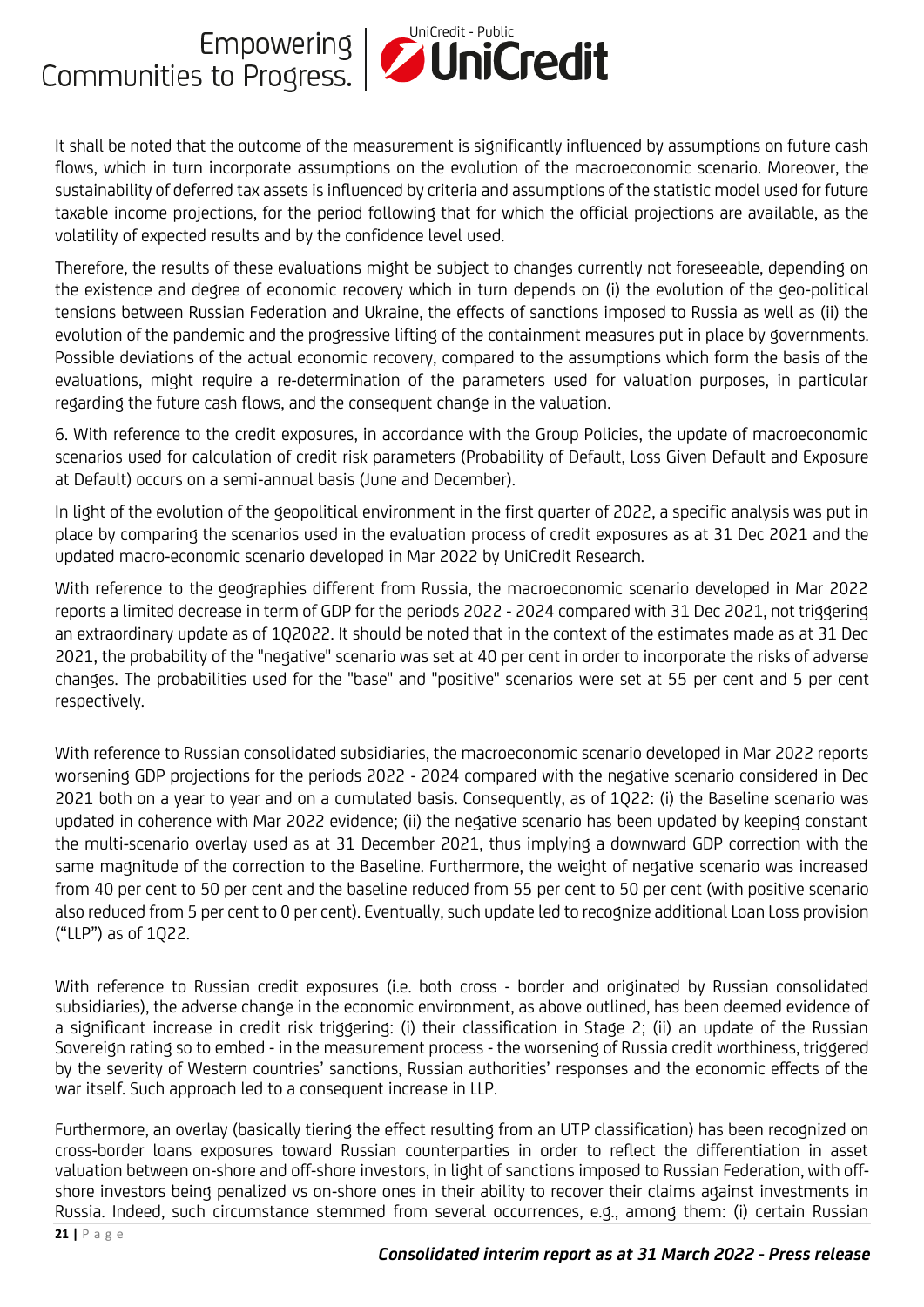

counterparties entered in technical default as a result of sanctions imposed against Russian Federation (which impeded them to repay their debt toward foreign counterparty in accordance with the original terms of the contract subscribed); (ii) several Multinational Corporations decided to exit from Russian Market and, among them, certain financial group disposed their activities in Russia or announced their intention to do so with a zeroed investment value recovered.

While these events materialized also after 31 Mar 2022, they stemmed from events (Russia - Ukraine conflict and sanction) which started before 31 March 2022.

As a result, such events were deemed to be "adjusting events" for the purposes of preparation of these Consolidated Results of UniCredit Group as at 31 Mar 2022.

It is finally worth mentioning that the overall impact of the actions presented in the previous paragraphs led to a coverage ratio so to better reflect the different risk profile of domestic and cross border exposures, where only the latter are directly impacted by the sanctions, impairing the willingness and technical abilities of Russian counterparties to honor the terms and conditions of their obligations to foreign debt holders.

In this context, the amount of loan loss provisions is determined by considering the classification - current and expected - of credit exposures as non-performing, the sale prices (for those non-performing exposure whose recovery is expected through sale to external counterparties), and credit risk parameters which - in accordance with IFRS9 - incorporate, among other factors, forward looking information and the expected evolution of the macroeconomic scenario.

Therefore, also in this case, the measurement is affected by the already mentioned degree of uncertainty on (i) the evolution of the geo-political tensions between Russian Federation and Ukraine, the effects of sanctions imposed to Russia as well as (ii) the evolution of the pandemic and the progressive lifting of the containment measures put in place by governments in order to contain it.

Indeed, the evolution of these factors might require the classification of additional credit exposures as nonperforming in future reporting periods, thus determining the recognition of additional loan loss provisions related to both these exposures as well as performing exposures following the update in credit risk parameters.

In addition, the need to adjust the loan loss provisions might derive from the occurrence of a macroeconomic scenario different from the one estimated for the calculation of the credit risk parameters, or by the prevalence on the market of non-performing exposures of prices different from those used in the measurement.

Finally, the evolution of the real estate market could impact on the value of properties received as collateral and may require an adjustment to the loan loss provisions.

7. With reference to the real estate portfolio, which starting from 31 Dec 2019 is measured at fair value, it is worth to note that, in accordance with Group Policies, the evaluations through external appraisals are updated on a semi-annual basis in June and December. As at 31 Mar 2022, the Group performed an analysis on the real estate market and the status of the properties ("trigger analysis") aimed to evaluate whether the values determined as at 31 December 2021 were confirmed.

The trigger analysis performed did not reveal significant events that had impacts on the evaluation of real estate portfolio compared to 31 Dec 2021. With specific reference to real estate held by Russian consolidated subsidiaries, an analysis has been executed with the goal of highlighting positive or negative changes in fair value. According to such analysis, corroborated by market reports provided by leading Real Estate specialists, no significant changes in fair value were observable in the first quarter of 2022, both in office and street retail real estate sectors.

In light of this evidence, it has been concluded that - as at 31 Mar 2022 - there is no market evidence that lead to conclude for significant changes in fair value of the real estate portfolio of Russian consolidated subsidiaries.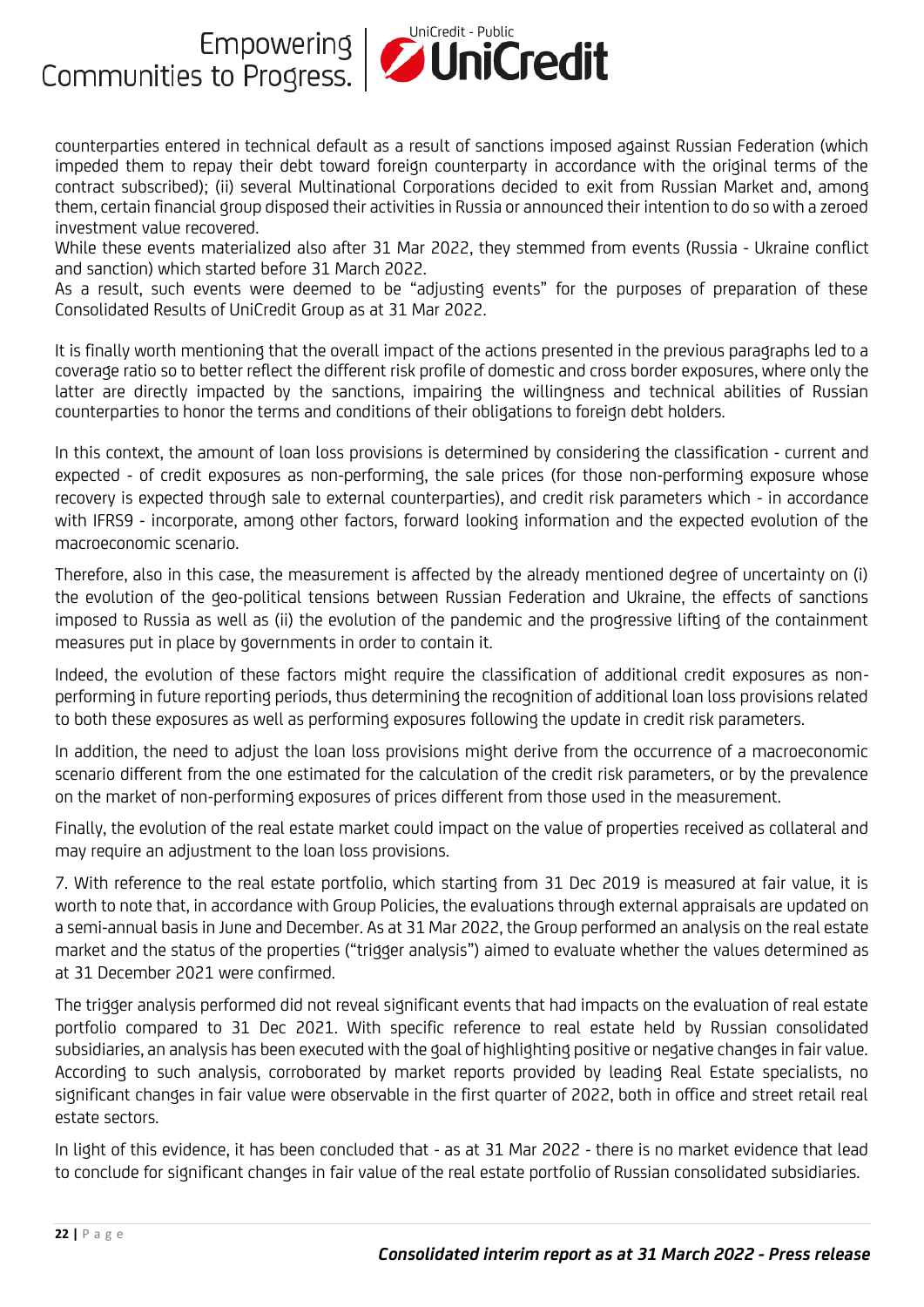

Within next reporting periods, the fair value of these assets might be different from the values presented as at 31 Mar 2022 as a result of the possible evolution of prices of real estate market which will also depend on (i) the evolution of the geo-political tensions between Russian Federation and Ukraine, the effects of sanctions imposed to Russia as well as (ii) the evolution of the pandemic and the progressive lifting of the containment measures put in place by governments in order to contain it.

8. In addition to the above the following additional Balance sheet items might be significantly affected in their evaluation by risks and uncertainties, even if not directly connected with the slow-down of the economic activity and the associated uncertainty level of the economic recovery:

- fair value of financial instruments not listed in active markets:
- severance pay and other employee's benefits (including defined benefit obligation);
- provisions for risks and charges.

While evaluations have been made on the basis of information deemed to be reasonable and supportable as at 31 Mar 2022, they might be subject to changes not foreseeable at the moment, as a result of the evolution in the parameters used for the evaluation.

Furthermore, the following factors, in addition to those illustrated above, might influence the future results of the Group and cause outcomes materially different from those deriving from the valuations: (i) general economic and industrial conditions of the regions in which the Group operates or holds significant investments; (ii) exposure to various market risks (e.g. foreign exchange risk); (iii) political instability in the areas in which the Group operates or holds significant investments; (iv) legislative, regulatory and tax changes, including regulatory capital and liquidity requirements, also taking into account increased regulation in response to the financial crisis. Other unknown and unforeseeable factors could determine material deviations between actual and expected results.

9. Regarding the application of the FX rates for the preparation of the Consolidated interim report as at 31 Mar 2022, an assessment was executed considering that - starting from 2 Mar 2022 - ECB has stopped the quotation of Eur/Rub exchange rate.

In accordance with IAS21, which requires to use the foreign exchange rate at which the future cash flows could have been settled if those cash flows had occurred at the measurement date, the Group has applied an OTC foreign exchange rate provided by Electronic Broking Service<sup>21</sup> (EBS). Coherently, the foreign exchange differences valuation reserve related to the consolidation of Russian consolidated subsidiaries has been determined on the basis of the EBS rate.

10. Losses recognized on derivative assets and arising from inability of the counterparty to fulfill contractual obligations have been presented as LLPs.

11. Considering the current international geopolitical situation, already outlined in the previous paragraphs, the internal managerial reporting envisages the segregation of the business in Russia, previously within Eastern Europe. In line with IFRS8 that requires application of a "through the eyes of the management" approach the Consolidated interim report as at 31 Mar 2022 - Press release includes the new Russian operating segment.

12. Regarding the scope of consolidation, in the first three months of 2022 the following changes occurred:

• the number of fully consolidated companies, including those ones classified as non-current assets and asset disposal groups based on the accounting principle IFRS5, decreases for 13 (1 in and 14 out) changing from 407, at the end of 2021, to 394 as at 31 March 2022;

<sup>21</sup> EBS is a wholesale electronic trading platform used to trade on the foreign exchange market (FX) with market-making banks. It is part of CME Group (Chicago Mercantile Exchange).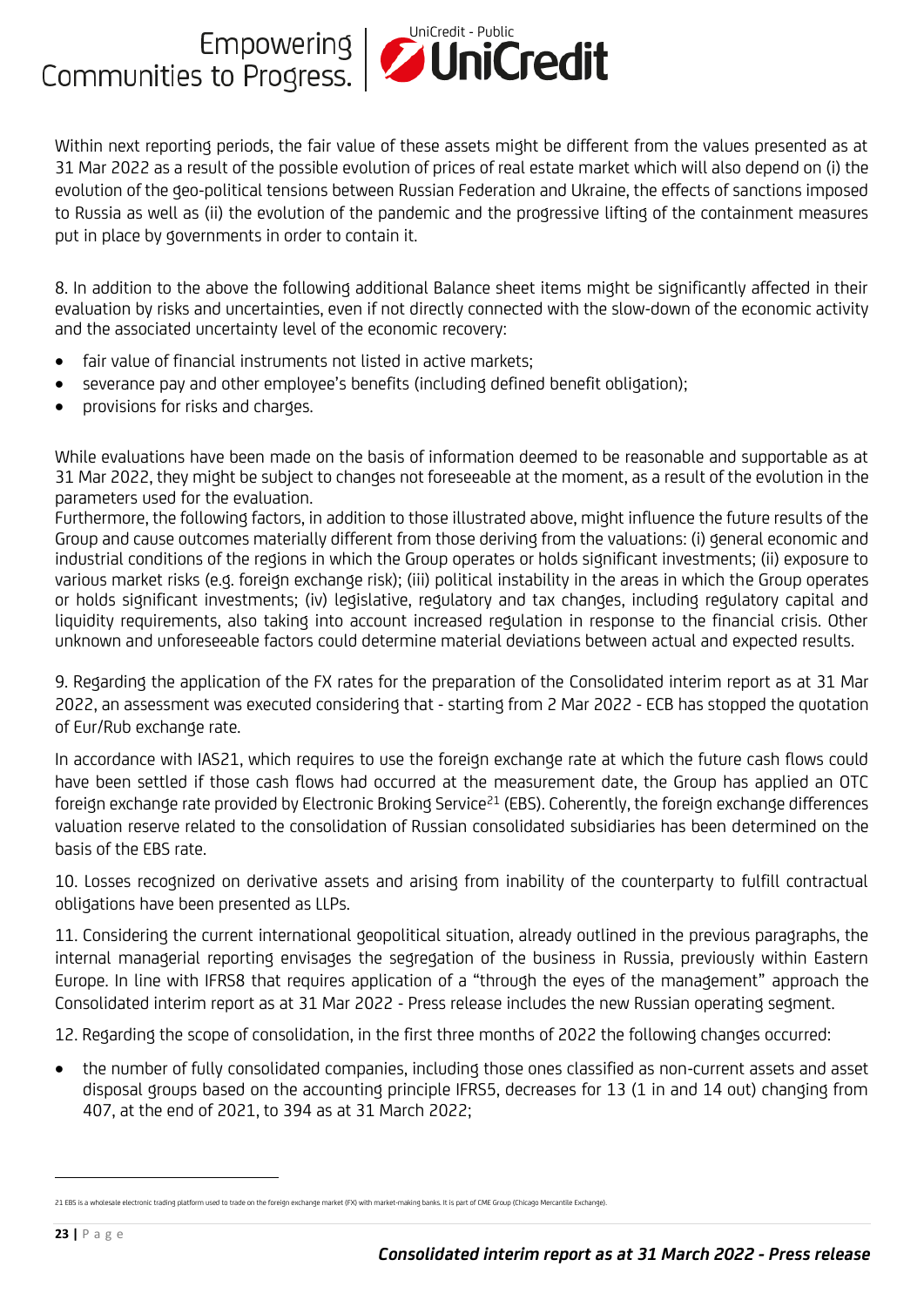

• the number of companies consolidated by using the equity method, including those ones classified as noncurrent assets and asset disposal groups, is 29, unchanged from the end of 2021 to Mar 2022.

13. As at 31 Mar 2022, the main assets which, based on the application of IFRS5 accounting principle, were reclassified as non-current assets and asset disposal groups, regard the following individual asset and liability held for sale and groups of assets held for sale and associated liabilities which do not satisfy IFRS5 requirements for the classification as discontinued operations:

- the companies of the WealthCap Group, the leasing controlled companies UniCredit Leasing S.p.A. and its controlled company, UniCredit Leasing GMBH and its controlled companies, UniCredit Leasing, Leasing, D.O.O., the controlled company UCTAM Svk S.R.O. and the associated company Risanamento S.p.A.;
- the loans included in some sale's initiatives of portfolios;
- the real estate properties held by certain companies in the Group.

#### **GENERAL NOTES**

- **CET1 ratio** fully loaded throughout the document, unless otherwise stated.
- **Numbers** throughout the press release may not add up precisely to the totals provided in tables and text due to rounding.
- **Russia** includes the local bank and legal entities, plus the cross-border exposure booked in UniCredit SpA.
- **Shareholders distribution** subject to supervisory and AGM approvals.

#### **MAIN DEFINTIONS**

- **Average commercial deposits** (excluding repurchase agreements repos) are managerial figures and are calculated as daily averages. Deposits net of Group bonds are placed by the network.
- **Average gross commercial performing loans** defined as average stock for the period of performing loans to commercial clients (e.g. excluding markets counterparts and operations); managerial figures, key driver of the NII generated by the network activity.
- **Cost of risk (CoR)** is based on reclassified P&L and Balance sheet, calculated as (i) LLPs of the period (annualised in the interim periods) over (ii) by average loans to customers (including active repos) excluding debt securities (also IFRS5 reclassified assets are excluded).
- **Coverage ratio (on NPE)** defined as stock of LLPs on NPEs over gross NPEs excluding IFRS5 reclassified assets.
- **EPS** calculated as net profit average on number of diluted shares (i.e. outstanding shares excluding average treasury and CASHES usufruct shares).
- **Gross customer performing deposits rates** calculated assuming 365 days convention, adjusted for 360 days convention where analytically available, and based on average gross balances.
- **Gross customer performing loan rates** calculated assuming 365 days convention, adjusted for 360 days convention where analytically available, and based on average gross balances.
- **Gross NPE ratio** defined as (i) gross NPEs over (ii) gross loans (including repurchase agreements repos) excluding debt securities and IFRS5 reclassified assets.
- **Gross NPEs** defined as non performing exposures before deduction of provisions comprising bad loans, unlikely to pay, and past due; including only loans to customers (including repurchase agreements – repos), excluding debt securities and IFRS5 reclassified assets.
- **IFRS5 reclassified assets** means exposures classified as Held for Sale.
- **Net NPE ratio** defined as (i) Net NPEs over (i) total loans (including repurchase agreements repos), excluding debt securities and IFRS5 reclassified assets.
- **Net NPEs** defined as loans to customers non performing exposures after deduction of provisions, comprising bad loans, unlikely to pay, and past due (including active repurchase agreements – repos, excluding debt securities and IFRS5 reclassified assets).